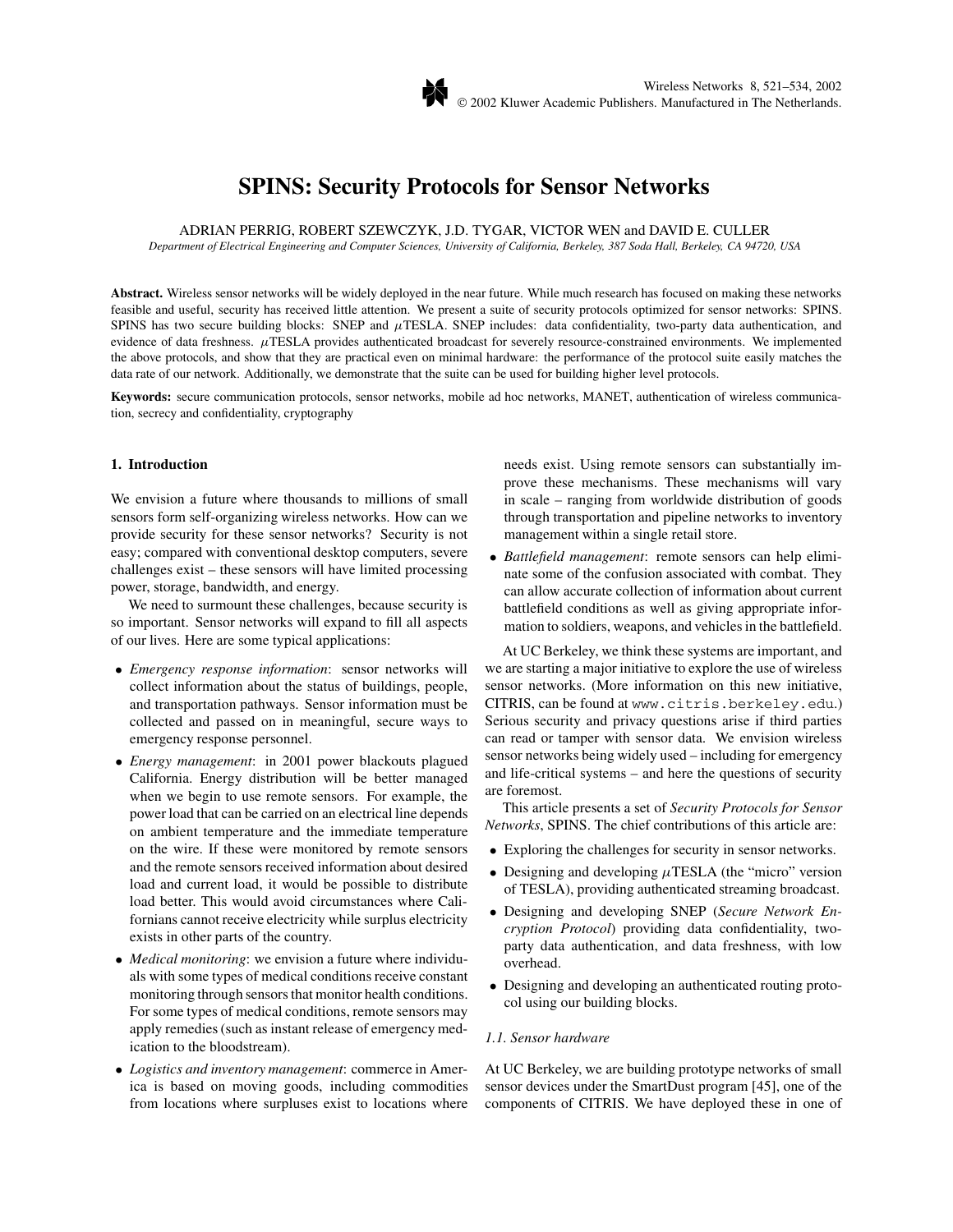|                                               | Table 1 |  |
|-----------------------------------------------|---------|--|
| Characteristics of prototype SmartDust nodes. |         |  |

| CPU                  | 8-bit, 4 MHz               |
|----------------------|----------------------------|
| Storage              | 8 Kbytes instruction flash |
|                      | 512 bytes RAM              |
|                      | 512 bytes EEPROM           |
| Communication        | 916 MHz radio              |
| Bandwidth            | 10 Kbps                    |
| Operating system     | TinyOS                     |
| OS code space        | 3500 bytes                 |
| Available code space | 4500 bytes                 |

our EECS buildings, Cory Hall. We are currently using these for a very simple application – heating and air-conditioning control in the building. However, the same mechanisms that we describe in this paper can be modified to support sensor that handle emergency system such as fire, earthquake, and hazardous material response.

By design, these sensors are inexpensive, low-power devices. As a result, they have limited computational and communication resources. The sensors form a self-organizing wireless network and form a multihop routing topology. Typical applications may periodically transmit sensor readings for processing.

Our current prototype consists of nodes, small battery powered devices, that communicate with a more powerful base station, which in turn is connected to an outside network. Table 1 summarizes the performance characteristics of these devices. At 4 MHz, they are slow and underpowered (the CPU has good support for bit and byte level I/O operations, but lacks support for many arithmetic and some logic operations). They are only 8-bit processors (note that according to [53], 80% of all microprocessors shipped in 2000 were 4 bit or 8 bit devices). Communication is slow at 10 Kbps.

The operating system is particularly interesting for these devices. We use TinyOS [23]. This small, event-driven operating system consumes almost half of 8 Kbytes of instruction flash memory, leaving just 4500 bytes for security and the application.

It is hard to imagine how significantly more powerful devices could be used without consuming large amounts of power. The energy source on our devices is a small battery, so we are stuck with relatively limited computational devices. Wireless communication is the most energy-consuming function performed by these devices, so we need to minimize communications overhead. The limited energy supplies create tensions for security: on the one hand, security needs to limit its consumption of processor power; on the other hand, limited power supply limits the lifetime of keys (battery replacement is designed to reinitialize devices and zero out keys).<sup>1</sup>

### 1.2. Is security on sensors possible?

These constraints make it impractical to use most current secure algorithms, since they were designed for powerful processors. For example, the working memory of a sensor

node is not sufficient to even hold the variables for asymmetric cryptographic algorithms (e.g., RSA [48] with 1024 bits), let alone perform operations with them.

A particular challenge is broadcasting authenticated data to the entire sensor network. Current proposals for authenticated broadcast are impractical for sensor networks. Most proposals rely on asymmetric digital signatures for the authentication, which are impractical for multiple reasons (e.g., long signatures with high communication overhead of 50–1000 bytes per packet, very high overhead to create and verify the signature). Furthermore, previously proposed purely symmetric solutions for broadcast authentication are impractical: Gennaro and Rohatgi's initial work required over 1 Kbyte of authentication information per packet [17], and Rohatgi's improved  $k$ -time signature scheme requires over 300 bytes per packet [49]. Some of the authors of this article have also proposed the authenticated streaming broadcast TESLA protocol [43]. TESLA works well on regular desktop workstations, but uses too much communication and memory on our resource-starved sensor nodes. This article extends and adapts TESLA to make it practical for broadcast authentication for sensor networks. We call our new protocol  $\mu$ TESLA.

We have implemented all of these primitives. Our measurements show that adding security to a highly resourceconstrained sensor network is feasible.

Given the severe hardware and energy constraints, we must be careful in the choice of cryptographic primitives and the security protocols in the sensor networks.

### 2. System assumptions

Before we outline the security requirements and present our security infrastructure, we need to define the system architecture and the trust requirements. The goal of this work is to propose a general security infrastructure that is applicable to a variety of sensor networks.

### 2.1. Communication architecture

Generally, the sensor nodes communicate over a wireless network, so broadcast is the fundamental communication primitive. The baseline protocols account for this property: on one hand they affect the trust assumptions, and on the other they minimize energy usage.

A typical SmartDust sensor network forms around one or more base stations, which interface the sensor network to the outside network. The sensor nodes establish a routing forest, with a base station at the root of every tree. Periodic transmission of beacons allows nodes to create a routing topology. Each node can forward a message towards a base station, recognize packets addressed to it, and handle message broadcasts. The base station accesses individual nodes using source routing. We assume that the base station has capabilities similar to the network nodes, except that it has sufficient battery power to surpass the lifetime of all sensor nodes, sufficient memory to store cryptographic keys, and means for communicating with outside networks.

<sup>&</sup>lt;sup>1</sup> Base stations differ from nodes in having longer-lived energy supplies and additional communications connections to outside networks.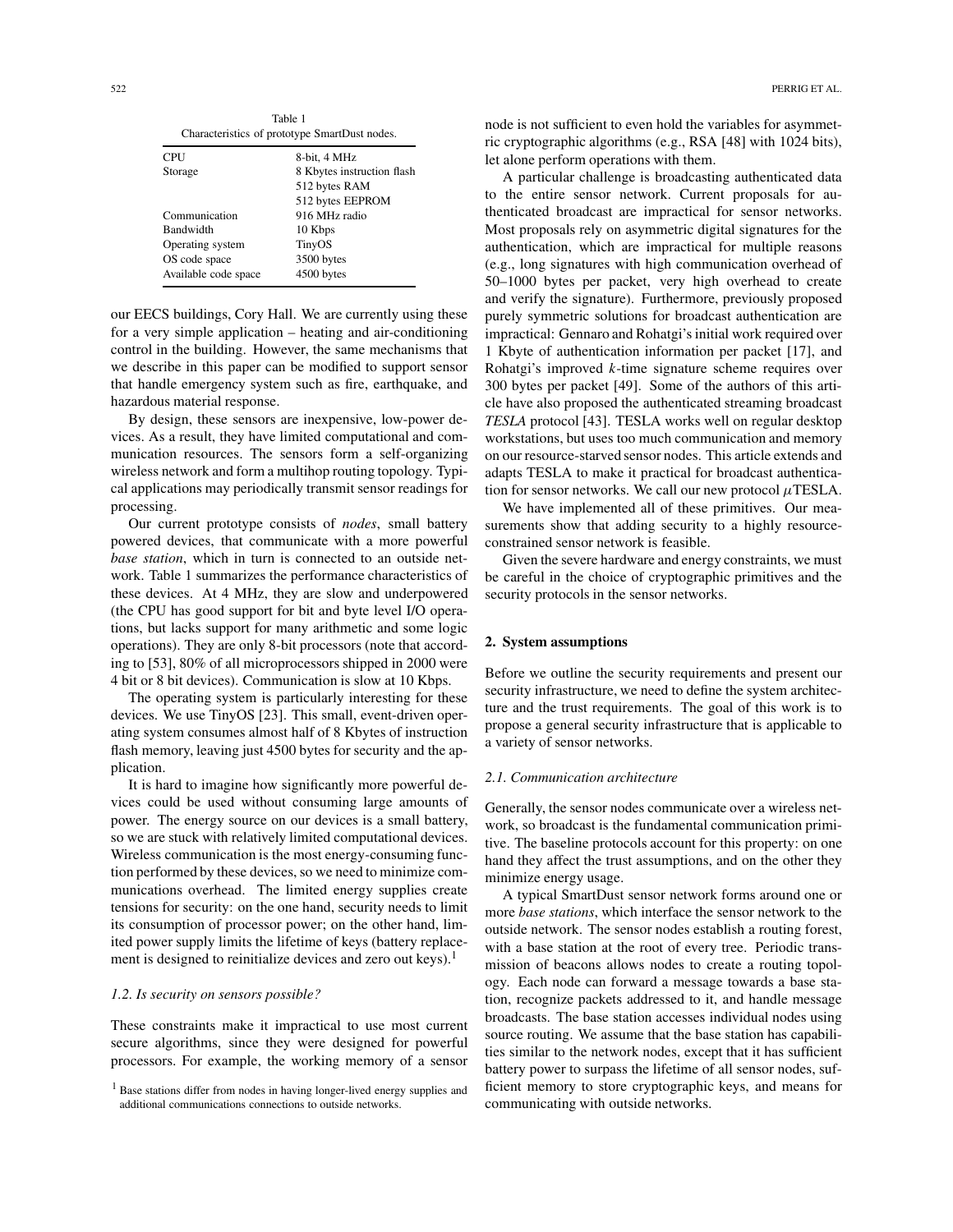We do have an advantage with sensor networks, because most communication involves the base station and is not between two local nodes. The communication patterns within our network fall into three categories:

- Node to base station communication, e.g., sensor readings.
- Base station to node communication, e.g., specific requests.
- Base station to all nodes, e.g., routing beacons, queries or reprogramming of the entire network.

Our security goal is to address these communication patterns, though we also show how to adapt our baseline protocols to other communication patterns, i.e. node to node or node broadcast.

### 2.2. Trust requirements

Generally, the sensor networks may be deployed in untrusted locations. While it may be possible to guarantee the integrity of the each node through dedicated secure microcontrollers (e.g., [1] or [13]), we feel that such an architecture is too restrictive and does not generalize to the majority of sensor networks. Instead, we assume that individual sensors are untrusted. Our goal is to design the SPINS key setup so a compromise of a node does not spread to other nodes.

Basic wireless communication is not secure. Because it is broadcast, any adversary can eavesdrop on traffic, inject new messages, and replay old messages. Hence, our protocols do not place any trust assumptions on the communication infrastructure, except that messages are delivered to the destination with non-zero probability.

Since the base station is the gateway for the nodes to communicate with the outside world, compromising the base station can render the entire sensor network useless. Thus the base stations are a necessary part of our trusted computing base. Our trust setup reflects this and so all sensor nodes intimately trust the base station: at creation time, each node gets a *master secret key*  $X$  which it shares with the base station. All other keys are derived from this key, as we show in section 6.

Finally, each node trusts itself. This assumption seems necessary to make any forward progress. In particular, we trust the local clock to be accurate, i.e. to have small drift. This is necessary for the authenticated broadcast protocol we describe in section 5.

### 2.3. Design guidelines

With the limited computation resources available on our platform, we cannot afford to use asymmetric cryptography and so we use symmetric cryptographic primitives to construct the SPINS protocols. Due to the limited program store, we construct all cryptographic primitives (i.e. encryption, message authentication code (MAC), hash, random number generator) out of a single block cipher for code reuse. To reduce communication overhead we exploit common state between the communicating parties.

### 3. Requirements for sensor network security

This section formalizes the security properties required by sensor networks, and shows how they are directly applicable in a typical sensor network.

### 3.1. Data confidentiality

A sensor network should not leak sensor readings to neighboring networks. In many applications (e.g., key distribution) nodes communicate highly sensitive data. The standard approach for keeping sensitive data secret is to encrypt the data with a secret key that only intended receivers possess, hence achieving confidentiality. Given the observed communication patterns, we set up secure channels between nodes and base stations and later bootstrap other secure channels as necessary.

# 3.2. Data authentication

Message authentication is important for many applications in sensor networks (including administrative tasks such as network reprogramming or controlling sensor node duty cycle). Since an adversary can easily inject messages, the receiver needs to ensure that data used in any decision-making process originates from a trusted source. Informally, data authentication allows a receiver to verify that the data really was sent by the claimed sender. Informally, data authentication allows a receiver to verify that the data really was sent by the claimed sender.

In the two-party communication case, data authentication can be achieved through a purely symmetric mechanism: The sender and the receiver share a secret key to compute a message authentication code (MAC) of all communicated data. When a message with a correct MAC arrives, the receiver knows that it must have been sent by the sender.

This style of authentication cannot be applied to a broadcast setting, without placing much stronger trust assumptions on the network nodes. If one sender wants to send authentic data to mutually untrusted receivers, using a symmetric MAC is insecure: any one of the receivers knows the MAC key, and hence, could impersonate the sender and forge messages to other receivers. Hence, we need an asymmetric mechanism to achieve authenticated broadcast. One of our contributions is to construct authenticated broadcast from symmetric primitives only, and introduce asymmetry with delayed key disclosure and one-way function key chains.

### 3.3. Data integrity

In communication, data integrity ensures the receiver that the received data is not altered in transit by an adversary. In SPINS, we achieve data integrity through data authentication, which is a stronger property.

# 3.4. Data freshness

Sensor networks send measurements over time, so it is not enough to guarantee confidentiality and authentication; we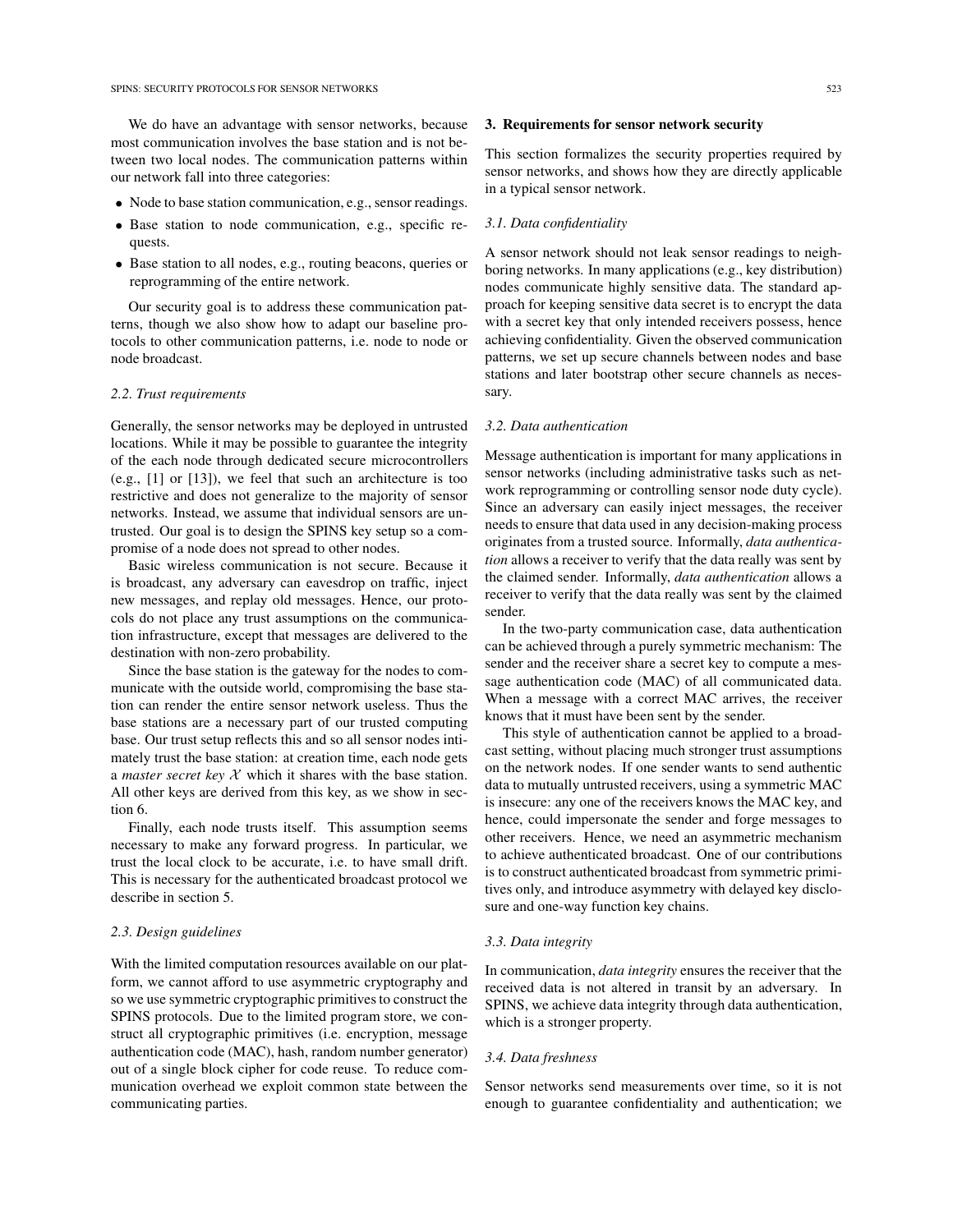also must ensure each message is fresh. Informally, data freshness implies that the data is recent, and it ensures that no adversary replayed old messages. We identify two types of freshness: weak freshness, which provides partial message ordering, but carries no delay information, and strong freshness, which provides a total order on a request–response pair, and allows for delay estimation. Weak freshness is useful for sensor measurements, while strong freshness is useful for time synchronization within the network.

### 4. Notation

We use the following notation to describe security protocols and cryptographic operations in this article:

- $\bullet$  A, B are principals, such as communicating nodes.
- $N_A$  is a nonce generated by A (a nonce is an unpredictable bit string, usually used to achieve freshness).
- $\mathcal{X}_{AB}$  denotes the master secret (symmetric) key which is shared between  $A$  and  $B$ . No direction information is stored in this key, so we have  $\mathcal{X}_{AB} = \mathcal{X}_{BA}$ .
- $K_{AB}$  and  $K_{BA}$  denote the secret encryption keys shared between  $A$  and  $B$ .  $A$  and  $B$  derive the encryption key from the master secret key  $\mathcal{X}_{AB}$  based on the direction of the communication:  $K_{AB} = F_{\mathcal{X}_{AB}}(1)$  and  $K_{BA} = F_{\mathcal{X}_{AB}}(3)$ , where  $F$  is a Pseudo-Random Function (PRF)  $\left[18\right]$ .<sup>2</sup> We describe the details of key derivation in further detail in section 6.
- $K'_{AB}$  and  $K'_{BA}$  denote the secret MAC keys shared between  $A$  and  $B$ .  $A$  and  $B$  derive the encryption key from the master secret key  $\mathcal{X}_{AB}$  based on the direction of the communication:  $K'_{AB} = F_{\mathcal{X}_{AB}}(2)$  and  $K'_{BA} = F_{\mathcal{X}_{AB}}(4)$ , where  $F$  is a pseudo-random function.
- $\{M\}_{K_{AB}}$  is the encryption of message M with the encryption key  $K_{AB}$ .
- $\{M\}_{\langle K_{AB},IV\rangle}$  denotes the encryption of message M, with key  $K_{AB}$ , and the initialization vector  $IV$  which is used in encryption modes such as cipher-block chaining (CBC), output feedback mode (OFB), or counter mode (CTR) [3, 14,29].
- MAC( $K'_{AB}$ , M) denotes the computation of the message authentication code (MAC) of message  $M$ , with MAC key  $K'_{AB}$ .

By a secure channel, we mean a channel that offers confidentiality, data authentication, integrity, and freshness.

# 5. SPINS security building blocks

To achieve the security requirements we established in section 3 we design two security building blocks: SNEP and  $\mu$ TESLA. SNEP provides data confidentiality, two-party data authentication, integrity, and freshness.  $\mu$ TESLA provides authentication for data broadcast. We bootstrap the security for both mechanisms with a shared secret key between each node and the base station (see section 2). We demonstrate in section 8 how we can extend the trust to node-to-node interactions from the node-to-base-station trust.

# 5.1. SNEP: Data confidentiality, authentication, integrity, and freshness

SNEP provides a number of unique advantages. First, it has low communication overhead; it only adds 8 bytes per message. Second, like many cryptographic protocols it uses a counter, but we avoid transmitting the counter value by keeping state at both end points. Third, SNEP achieves semantic security, a strong security property which prevents eavesdroppers from inferring the message content from the encrypted message (see discussion below). Finally, the same simple and efficient protocol also gives us data authentication, replay protection, and weak message freshness.

Data confidentiality is one of the most basic security primitives and it is used in almost every security protocol. A simple form of confidentiality can be achieved through encryption, but pure encryption is not sufficient. Another important security property is *semantic security*, which ensures that an eavesdropper has no information about the plaintext, even if it sees multiple encryptions of the same plaintext [19]. For example, even if an attacker has an encryption of a 0 bit and an encryption of a 1 bit, it will not help it distinguish whether a new encryption is an encryption of 0 or 1. A basic technique to achieve this is randomization: Before encrypting the message with a chaining encryption function (i.e. DES-CBC), the sender precedes the message with a random bit string. This prevents the attacker from inferring the plaintext of encrypted messages if it knows plaintext–ciphertext pairs encrypted with the same key.

Sending the randomized data over a wireless channel, however, requires more energy. So we construct another cryptographic mechanism that achieves semantic security with no additional transmission overhead. We use two counters shared by the parties (one for each direction of communication) for the block cipher in counter mode (CTR) (as we discuss in section 6). A traditional approach to manage the counters is to send the counter along with each message. But since we are using sensors and the communicating parties share the counter and increment it after each block, the sender can save energy by sending the message without the counter. At the end of this section we describe a counter exchange protocol, which the communicating parties use to synchronize (or resynchronize) their counter values. To achieve two-party authentication and data integrity, we use a message authentication code (MAC).

A good security design practice is not to reuse the same cryptographic key for different cryptographic primitives; this prevents any potential interaction between the primitives that might introduce a weakness. Therefore we derive independent keys for our encryption and MAC operations. The two

<sup>&</sup>lt;sup>2</sup> To uniquely define  $K_{AB}$  and  $K_{BA}$ , the identifiers A and B of  $\mathcal{X}_{AB}$  are lexicographically sorted.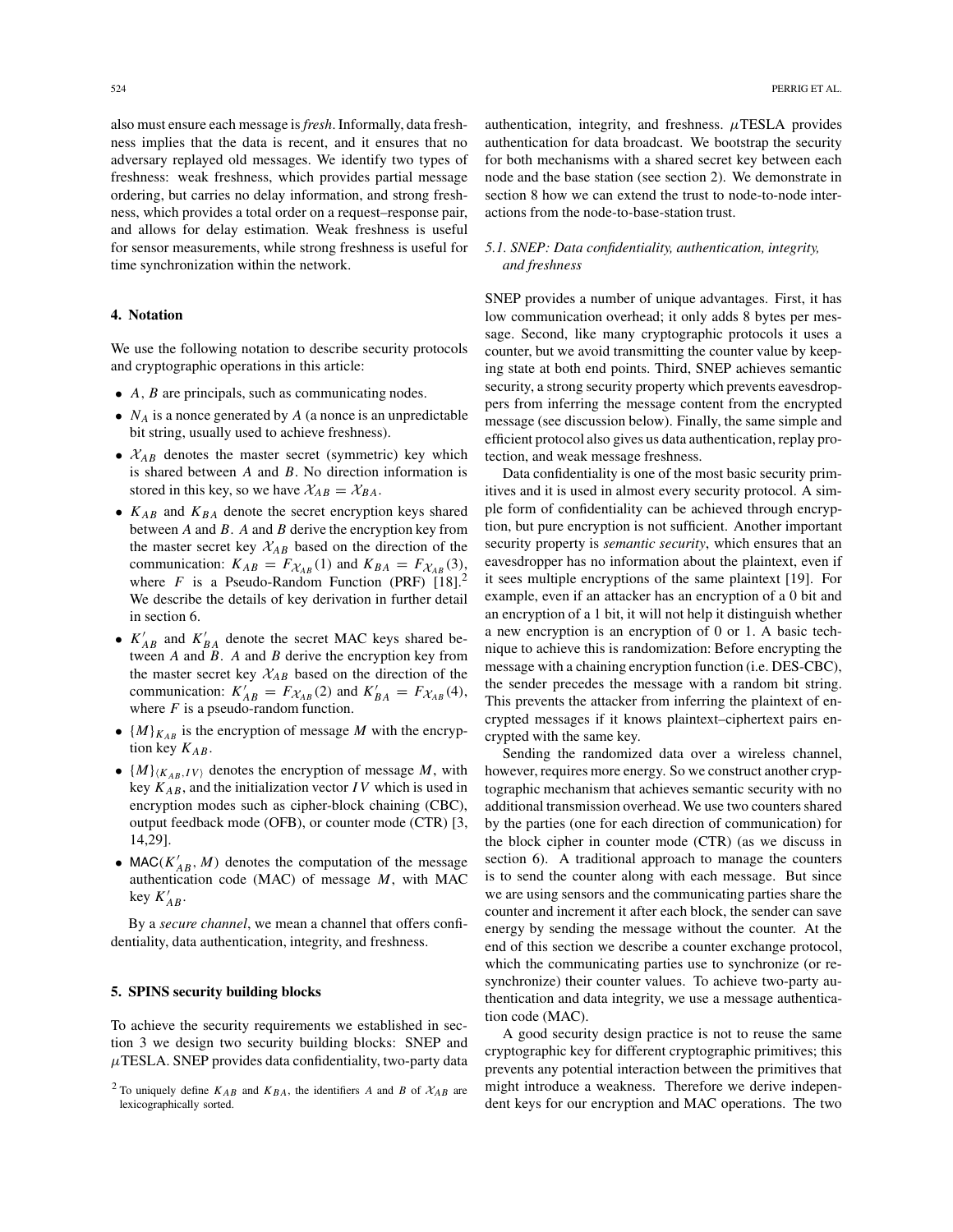communicating parties  $A$  and  $B$  share a master secret key  $X_{AB}$ , and they derive independent keys using the pseudorandom function F: encryption keys  $K_{AB} = F_{\mathcal{X}}(1)$  and  $K_{BA} = F_{\mathcal{X}}(3)$  for each direction of communication, and MAC keys  $K'_{AB} = F_{\mathcal{X}}(2)$  and  $K'_{BA} = F_{\mathcal{X}}(4)$  for each direction of communication. Section 6 gives more details on key derivation.

The combination of these mechanisms form our Sensor Network Encryption Protocol SNEP. The encrypted data has the following format:  $E = \{D\}_{\langle K, C \rangle}$ , where D is the data, the encryption key is  $K$ , and the counter is  $C$ . The MAC is  $M = MAC(K', C||E)$ . The complete message that A sends to B is

$$
A \to B: \quad \{D\}_{\langle K_{AB}, C_A \rangle}, \ \text{MAC}\big(K'_{AB} C_A \mid \vert \{D\}_{\langle K_{AB}, C_A \rangle}\big).
$$
 (1)

SNEP offers the following nice properties:

- Semantic security. Since the counter value is incremented after each message, the same message is encrypted differently each time. The counter value is sufficiently long enough to never repeat within the lifetime of the node.
- Data authentication. If the MAC verifies correctly, a receiver knowsthat the message originated from the claimed sender.
- Replay protection. The counter value in the MAC prevents replay of old messages. Note that if the counter were not present in the MAC, an adversary could easily replay messages.
- Weak freshness. If the message verifies correctly, a receiver knows that the message must have been sent after the previous message it received correctly (that had a lower counter value). This enforces a message ordering and yields weak freshness.
- Low communication overhead. The counter state is kept at each end point and does not need to be sent in each message.<sup>3</sup>

Plain SNEP provides weak data freshness only, because it only enforces a sending order on the messages within node B, but no absolute assurance to node A that a message was created by B in response to an event in node A.

Node A achieves strong data freshness for a response from node B through a nonce  $N_A$  (which is a random number so long that exhaustive search of all possible nonces is not feasible). Node A generates  $N_A$  randomly and sends it along with a request message  $R_A$  to node  $B$ . The simplest way to achieve strong freshness is for  $B$  to return the nonce with the response message  $R_B$  in an authenticated protocol. However, instead of returning the nonce to the sender, we can optimize the process by using the nonce implicitly in the MAC computation. The entire SNEP protocol providing strong freshness for B's response is

$$
A \rightarrow B: N_A, R_A,
$$
\n
$$
B \rightarrow A:
$$
\n
$$
\{R_B\}_{\langle K_{BA}, C_B \rangle}, \text{MAC}(K'_{BA}, N_A || C_B || \{R_B\}_{\langle K_{BA}, C_B \rangle}).
$$
\n
$$
(2)
$$

If the MAC verifies correctly, node  $A$  knows that node  $B$ generated the response after it sent the request. The first message can also use plain SNEP (as described in equation (1)) if confidentiality and data authentication are needed.

# 5.2. Counter exchange protocol

To achieve small SNEP messages, we assume that the communicating parties  $A$  and  $B$  know each other's counter values  $C_A$  and  $C_B$  and so the counter does not need to be added to each encrypted message. In practice, however, messages might get lost and the shared counter state can become inconsistent. We now present protocols to synchronize the counter state. To bootstrap the counter values initially, we use the following protocol:

$$
A \rightarrow B: \quad C_A,
$$
  
\n
$$
B \rightarrow A: \quad C_B, \quad \text{MAC}(K'_{BA}C_A \mid C_B),
$$
  
\n
$$
A \rightarrow B: \quad \text{MAC}(K'_{AB}, C_A \mid C_B).
$$

Note that the counter values are not secret, so we do not need encryption. However, this protocol needs strong freshness, so both parties use their counters as a nonce (assuming that the protocol never runs twice with the same counter values, hence incrementing the counters if necessary). Also note that the MAC does not need to include the names of  $A$  or  $B$ , since the MAC keys  $K'_{AB}$  and  $K'_{BA}$  implicitly bind the message to the parties, and ensure the direction of the message.

If party A realizes that the counter  $C_B$  of party B is not synchronized any more, A can request the current counter of B using a nonce  $N_A$  to ensure strong freshness of the reply:

$$
A \rightarrow B: \quad N_A,
$$
  

$$
B \rightarrow A: \quad C_B, \text{MAC}(K'_{BA}, N_A || C_B).
$$

To prevent a potential denial-of-service (DoS) attack, where an attacker keeps sending bogus messages to lure the nodes into performing counter synchronization, the nodes can switch to sending the counter with each encrypted message they send. Another approach to detect such a DoS attack is to attach another short MAC to the message that does not depend on the counter.

### 5.3. µTESLA: Authenticated broadcast

Previous proposals for authenticated broadcast are impractical for sensor networks. First, most proposals rely on asymmetric digital signatures for authentication, which are impractical for multiple reasons, which we describe in section 1.

The recently proposed TESLA protocol provides efficient authenticated broadcast [42,43]. However, TESLA is not designed for the limited computing environments we encounter in sensor networks for the following three reasons:

<sup>&</sup>lt;sup>3</sup> If the MAC does not match, the receiver can try a fixed, small number of counter increments to recover from message loss. If this still fails, the two parties engage in the counter exchange protocol we describe below.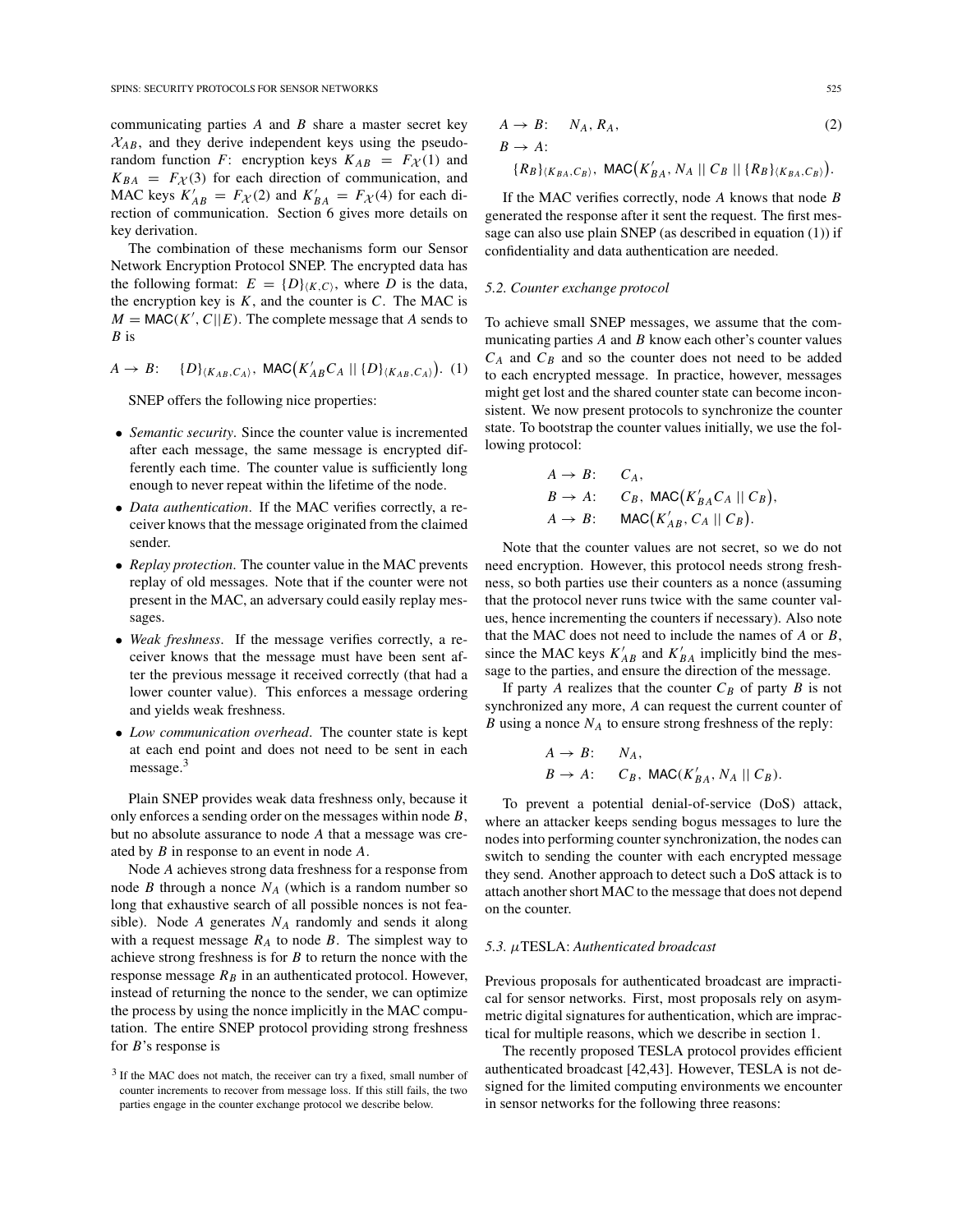TESLA authenticates the initial packet with a digital signature. Clearly, digital signatures are too expensive to compute on our sensor nodes, since even fitting the code into the memory is a major challenge. For the same reason as we mention above, one-time signatures are a challenge to use on our nodes.

Standard TESLA has an overhead of approximately 24 bytes per packet. For networks connecting workstations this is usually not significant. Sensor nodes, however, send very small messages that are around 30 bytes long. It is simply impractical to disclose the TESLA key for the previous intervals with every packet: with 64 bit keys and MACs, the TESLA-related part of the packet would be constitute over 50% of the packet.

Finally, the one-way key chain does not fit into the memory of oursensor node. So, pure TESLA is not practical for a node to broadcast authenticated data.

We design  $\mu$ TESLA to solve the following inadequacies of TESLA in sensor networks:

- TESLA authenticates the initial packet with a digital signature, which is too expensive for our sensor nodes.  $\mu$ TESLA uses only symmetric mechanisms.
- Disclosing a key in each packet requires too much energy for sending and receiving.  $\mu$ TESLA discloses the key once per epoch.
- It is expensive to store a one-way key chain in a sensor node.  $\mu$ TESLA restricts the number of authenticated senders.

### 5.4. µTESLA overview

We give a brief overview of  $\mu$ TESLA, followed by a detailed description.

Authenticated broadcast requires an asymmetric mechanism, otherwise any compromised receiver could forge messages from the sender. Unfortunately, asymmetric cryptographic mechanisms have high computation, communication, and storage overhead, making their usage on resourceconstrained devices impractical.  $\mu$ TESLA overcomes this problem by introducing asymmetry through a delayed disclosure of symmetric keys, which results in an efficient broadcast authentication scheme.

We first explain  $\mu$ TESLA for the case where the base station broadcasts authenticated information to the nodes. Later we discuss the case where the nodes are the sender.

 $\mu$ TESLA requires that the base station and nodes be loosely time synchronized, and each node knows an upper bound on the maximum synchronization error. To send an authenticated packet, the base station computes a MAC on the packet with a key that is secret at that point in time. When a node gets a packet, it can verify that the corresponding MAC key was not yet disclosed by the base station (based on its loosely synchronized clock, its maximum synchronization error, and the time schedule at which keys are disclosed). Since a receiving node is assured that the MAC key is known only by the base station, the receiving node is assured that no ad-

versary could have altered the packet in transit. The node stores the packet in a buffer. At the time of key disclosure, the base station broadcasts the verification key to all receivers. When a node receives the disclosed key, it can verify the correctness of the key (which we explain below). If the key is correct, the node can now use it to authenticate the packet stored in its buffer.

Each MAC key is a key of a key chain, generated by a public one-way function  $F$ . To generate the one-way key chain, the sender chooses the last key  $K_n$  of the chain randomly, and repeatedly applies  $F$  to compute all other keys:  $K_i = F(K_{i+1})$ . Each node can easily perform time synchronization and retrieve an authenticated key of the key chain for the commitment in a secure and authenticated manner, using the SNEP building block. (We explain more details in the next subsection.)

*Example.* Figure 1 shows the  $\mu$ TESLA one-way key chain derivation, the time intervals, and some sample packets that the sender broadcasts. Each key of the key chain corresponds to a time interval and all packets sent within one time interval are authenticated with the same key. In this example, the sender discloses keys two time intervals after it uses them to compute MACs. We assume that the receiver node is loosely time synchronized and knows  $K_0$  (a commitment to the key chain). Packets  $P_1$  and  $P_2$  sent in interval 1 contain a MAC with key  $K_1$ . Packet  $P_3$  has a MAC using key  $K_2$ . So far, the receiver cannot authenticate any packets yet. Assume that packets  $P_4$ ,  $P_5$ , and  $P_6$  are all lost, as well as the packet that discloses key  $K_1$ , so the receiver can still not authenticate  $P_1$ ,  $P_2$ , or  $P_3$ . In interval 4 the base station broadcasts key  $K_2$ , which the node authenticates by verifying  $K_0 = F(F(K_2))$ . The node derives  $K_1 = F(K_2)$ , so it can authenticate packets  $P_1$ ,  $P_2$  with  $K_1$ , and  $P_3$  with  $K_2$ .

Key disclosure is independent from the packets broadcast, and is tied to time intervals. In  $\mu$ TESLA, the sender broadcasts the current key periodically in a special packet.

### 5.5. µTESLA detailed description

 $\mu$ TESLA has multiple phases: sender setup, sending authenticated packets, bootstrapping new receivers, and authenticating packets. We first explain how  $\mu$ TESLA allows the base station to broadcast authenticated information to the nodes,



Figure 1. The  $\mu$ TESLA one-way key chain. The sender generates the oneway key chain right-to-left by repeatedly applying the one-way function  $F$ . The sender associates each key of the one-way key chain with a time interval. Time runs left-to-right, so the sender uses the keys of the key chain in reverse order, and computes the MAC of the packets of a time interval with the key of that time interval.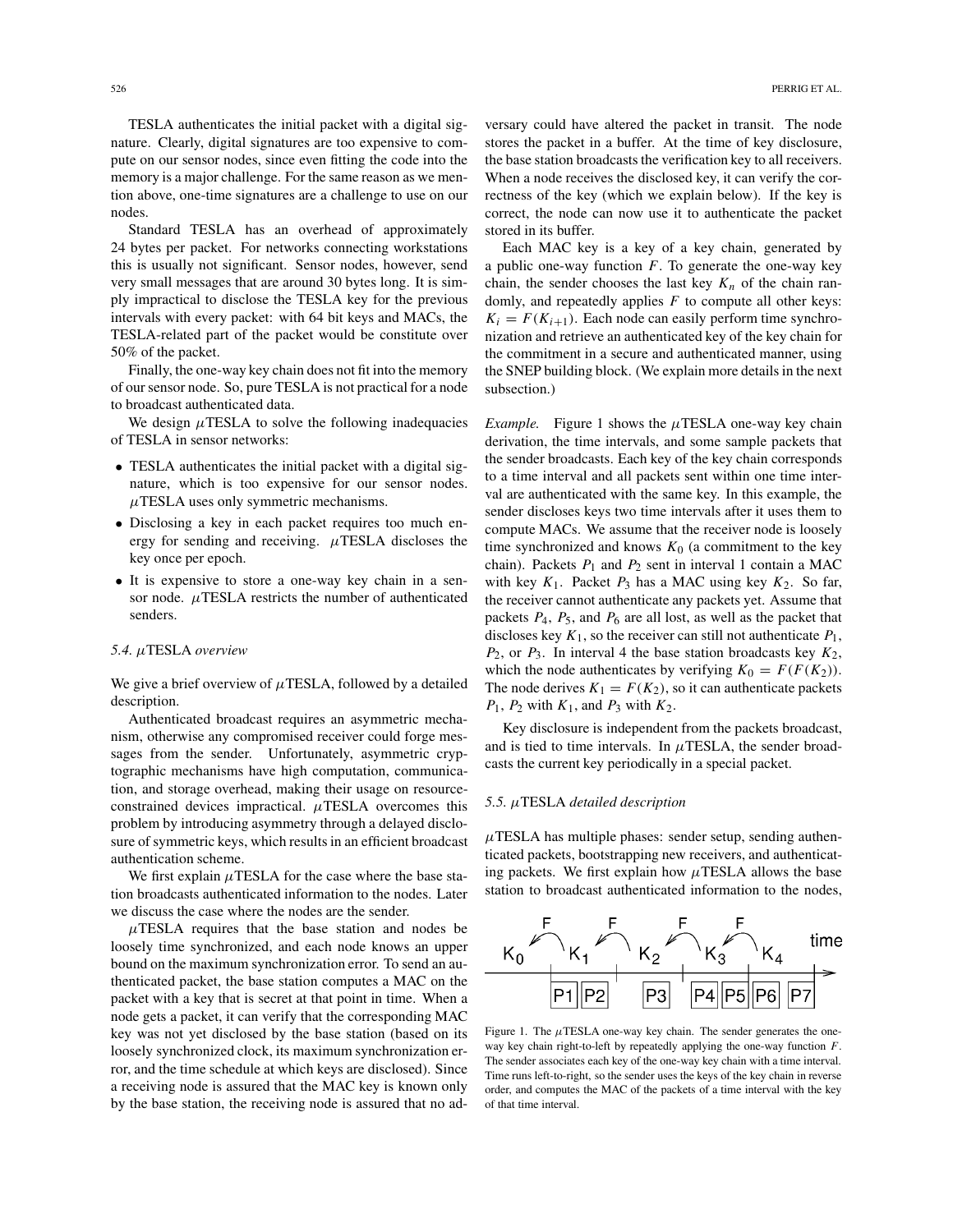and we then explain how TESLA allows nodes to broadcast authenticated messages.

Sender setup. The sender first generates a sequence of secret keys (a one-way key chain). To generate a one-way key chain of length *n*, the sender chooses the last key  $K_n$  randomly, and generates the remaining values by successively applying a one-way function  $F$  (e.g., a cryptographic hash function such as MD5 [46]):  $K_i = F(K_{i+1})$ . Because F is a oneway function, anybody can compute forward, e.g., compute  $K_0, \ldots, K_j$  given  $K_{j+1}$ . On the other hand, nobody can compute backward, e.g., compute  $K_{j+1}$  given only  $K_0, \ldots, K_j$ , because the generator function is one-way. The S/Key onetime password system uses a similar approach [21].

Broadcasting authenticated packets. Time is divided into uniform time intervals, and the sender associates each key of the one-way key chain with one time interval. In time interval  $i$ , the sender uses the key of the current interval,  $K_i$ , to compute the message authentication code (MAC) of packets in that interval. In time interval  $(i + \delta)$ , the sender reveals key  $K_i$ . The key disclosure time delay is on the order of a few time intervals, as long as it is greater than any reasonable round trip time between the sender and the receivers.

Bootstrapping a new receiver. In a one-way key chain, keys are self-authenticating. The receiver can easily and efficiently authenticate subsequent keys of the one-way key chain using one authenticated key. For example, if a receiver has an authenticated value  $K_i$  of the key chain, it can easily authenticate  $K_{i+1}$ , by verifying  $K_i = F(K_{i+1})$ . To bootstrap  $\mu$ TESLA, each receiver needs to have one authentic key of the one-way key chain as a commitment to the entire chain. Other requirements are that the sender and receiver be loosely time synchronized, and that the receiver knows the key disclosure schedule of the keys of the one-way key chain. Both the loose time synchronization and the authenticated key chain commitment can be established with a mechanism providing strong freshness and point-to-point authentication. A receiver R sends a nonce  $N_R$  in the request message to the sender S. The sender S replies with a message containing its current time  $T<sub>S</sub>$ , a key  $K<sub>i</sub>$  of the one-way key chain used in a past interval  $i$  (the commitment to the key chain), the starting time  $T_i$  of interval i, the duration  $T_{int}$  of a time interval, and the disclosure delay  $\delta$  (the last three values describe the key disclosure schedule):

$$
M \rightarrow S: \qquad N_M
$$
  
\n
$$
S \rightarrow M: \qquad T_S \mid K_i \mid T_i \mid T_{\text{int}} \mid \delta
$$
  
\n
$$
\text{MAC}(K_{MS}, N_M \mid T_S \mid K_i \mid T_i \mid T_{\text{int}} \mid \delta).
$$

Since we do not need confidentiality, the sender does not need to encrypt the data. The MAC uses the secret key shared by the node and base station to authenticate the data, the nonce  $N_M$  allows the node to verify freshness. Instead of using a digital signature scheme as in TESLA, we use the nodeto-base-station authenticated channel to bootstrap the authenticated broadcast.

Authenticating broadcast packets. When a receiver receives the packets with the MAC, it needs to ensure that the packet is not a spoof from an adversary. The adversary already knows the disclosed key of a time interval, so it could forge the packet since it knows the key used to compute the MAC. We say that the receiver needs to be sure that the packet is safe i.e. that the sender did not yet disclose the key that was used to compute the MAC of an incoming packet. As stated above, the sender and receivers need to be loosely time synchronized and the receivers need to know the key disclosure schedule. If the incoming packet is safe, the receiver stores the packet (it can verify it only once the corresponding key is disclosed). If the incoming packet is not safe (the packet had an unusually long delay), the receiver needs to drop the packet, since an adversary might have altered it.

As soon as the node receives a new key  $K_i$ , it authenticates the key by checking that it matches the last authentic key it knows  $K_v$ , using a small number of applications of the oneway function  $F: K_v = F^{i-v}(K_i)$ . If the check is successful, the new key  $K_i$  is authentic and the receiver can authenticate all packets that were sent within the time intervals  $v$  to  $i$ . The receiver also replaces the stored  $K_v$  with  $K_i$ .

Nodes broadcasting authenticated data. New challenges arise if a node broadcasts authenticated data. Since the node is memory limited, it cannot store the keys of a one-way key chain. Moreover, re-computing each key from the initial generating key  $K_n$  is computationally expensive. Also, the node might not share a key with each receiver, so sending out the authenticated commitment to the key chain would involve an expensive node-to-node key agreement. Finally, broadcasting the disclosed keys to all receivers is expensive for the node and drains precious battery energy.

Here are two solutions to the problem:

- The node broadcasts the data through the base station. It uses SNEP to send the data in an authenticated way to the base station, which subsequently broadcasts it.
- The node broadcasts the data. However, the base station keeps the one-way key chain and sends keys to the broadcasting node as needed. To conserve energy for the broadcasting node, the base station can also broadcast the disclosed keys, and/or perform the initial bootstrapping procedure for new receivers.

# 6. Implementation

Because of stringent resource constraints on the sensor nodes, implementation of the cryptographic primitives is a major challenge. We can sacrifice some security to achieve feasibility and efficiency, but we still need a core level of strong cryptography. Below we discuss how we provide strong cryptography despite restricted resources.

Memory size is a constraint: our sensor nodes have 8 Kbytes of read-only program memory, and 512 bytes of RAM. The program memory is used for TinyOS, our security infrastructure, and the actual sensor net application. To save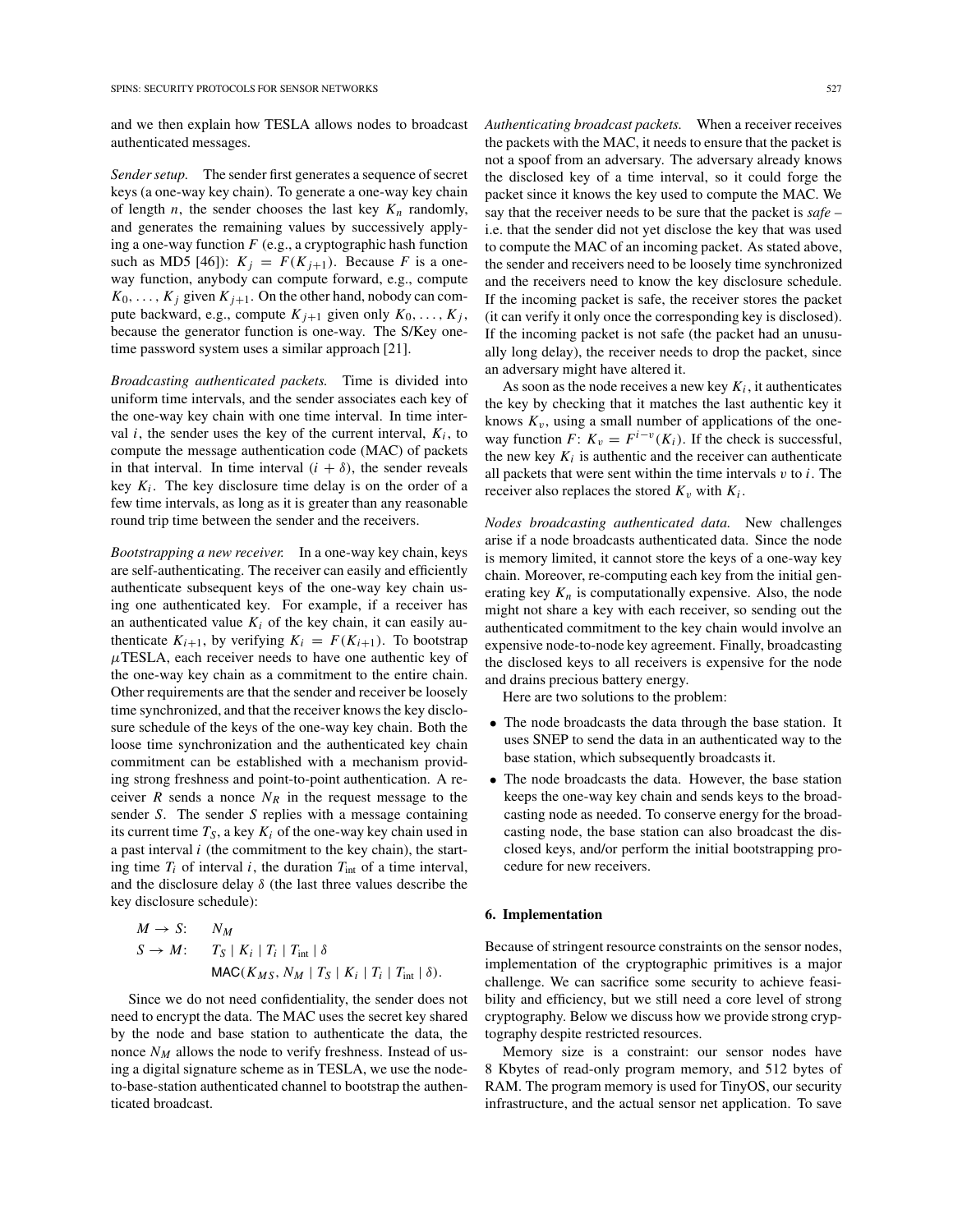program memory we implement all cryptographic primitives from one single block cipher [29,50].

Block cipher. We evaluated several algorithms for use as a block cipher. An initial choice was the AES algorithm Rijndael [12]; however, after further inspection, we sought alternatives with smaller code size and higher speed. The baseline version of Rijndael uses over 800 bytes of lookup tables which is too large for our memory-deprived nodes. An optimized version of that algorithm (about a 100 times faster) uses over 10 Kbytes of lookup tables. Similarly, we rejected the DES block cipher which requires a 512-entry SBox table and a 256-entry table for various permutations [32]. A small encryption algorithm such as TEA [54] is a possibility, but is has not yet been subject to cryptanalytic scrutiny.<sup>4</sup> We use RC5 [47] because of its small code size and high efficiency. RC5 does not rely on multiplication and does not require large tables. However, RC5 does use 32-bit data-dependent rotates, which are expensive on our Atmel processor (it only supports an 8-bit single bit rotate operation).

Even though the RC5 algorithm can be expressed succinctly, the common RC5 libraries are too large to fit on our platform. With a judicious selection of functionality, we use a subset of RC5 from OpenSSL, and after further tuning of the code we achieve an additional 40% reduction in code size.

Encryption function. To save code space, we use the same function for both encryption and decryption. The counter (CTR) mode of block ciphers (figure 2) has this property. CTR mode is a stream cipher. Therefore, the size of the ciphertext is exactly the size of the plaintext and not a multiple of the block size.<sup>5</sup> This property is particularly desirable in our environment. Message sending and receiving consume a lot of energy. Also, longer messages have a higher probability of data corruption. Therefore, block cipher message expansion is undesirable. CTR mode requires a counter for proper operation. Reusing a counter value severely degrades security. In addition, CTR-mode offers semantic security: the same plaintext sent at different times is encrypted into different ciphertext since the encryption pads are generated from different counters. To an adversary who does not know the key, these messages will appear as two unrelated random strings. Since the sender and the receiver share the counter, we do not need to include it in the message. If the two nodes lose the synchronization of the counter, they can simply transmit the counter explicitly to resynchronize using SNEP with strong freshness.

Freshness. Weak freshness is automatically provided by the CTR encryption. Since the sender increments the counter after each message, the receiver verifies weak freshness by verifying that received messages have a monotonically increasing counter. For applications requiring strong freshness, the



Figure 2. Counter mode encryption and decryption. The encryption function is applied to a monotonically increasing counter to generate a one time pad. This pad is then XORed with the plaintext. The decryption operation is identical.

sender creates a random nonce  $N_M$  (an unpredictable 64-bit value) and includes it in the request message to the receiver. The receiver generates the response message and includes the nonce in the MAC computation (see section 5). If the MAC of the response verifies successfully, the node knows that the response was generated after it sent the request message and hence achieves strong freshness.

Random-number generation. The node has its own sensors, wireless receiver, and scheduling process, from which we could derive random digits. But to minimize power requirements, we use a MAC function as our pseudo-random number generator (PRG), with the secret pseudo-random number generator key  $\mathcal{X}_{\text{rand}}$ . We also keep a counter  $\mathcal C$  that we increment after each pseudo-random block we generate. We compute the C-th pseudo-random output block as  $MAC(\mathcal{X}_{rand}, \mathcal{C})$ . If  $C$  wraps around (which should never happen because the node will run out of energy first), we can derive a new PRG key from the master secret key and the current PRG key using our MAC as a pseudo-random function (PRF):  $X_{rand}$  =  $MAC(X, \mathcal{X}_{rand}).$ 

Message authentication. We also need a secure message authentication code. Because we intend to reuse our block cipher, we use the well-known CBC-MAC [33]. A block diagram for computing CBC MAC is shown in figure 3.

To achieve authentication and message integrity we use the following standard approach. Assuming a message  $M$ , an encryption key  $K$ , and a MAC key  $K'$ , we use the following construction:  $\{M\}_{\mathcal{K}}$ , MAC( $\mathcal{K}'$ ,  $\{M\}_{\mathcal{K}}$ ). This construction prevents the nodes from decrypting erroneous ciphertext, which is a potential security risk.

In our implementation, we decided to compute a MAC per packet. This approach fits well with the lossy nature of communications within this environment. Furthermore, at this granularity, the MAC is used to check both authentication and integrity of messages, eliminating the need for mechanisms such as CRC.

Key setup. Recall that our key setup depends on a secret master key, initially shared by the base station and the node. We call that shared key  $X_{AS}$  for node A and base station S. All other keys are bootstrapped from the initial master secret key. Figure 4 shows our key derivation procedure. We use the

<sup>4</sup> TREYFER [56] by Yuval is a small and efficient cipher, but Biryukov and Wagner describe an attack on it [7].

<sup>&</sup>lt;sup>5</sup> The same property can be achieved with a block cipher and the *ciphertext*stealing method described by Schneier [50]. The downside is that Schneier's approach requires both encryption and decryption functions.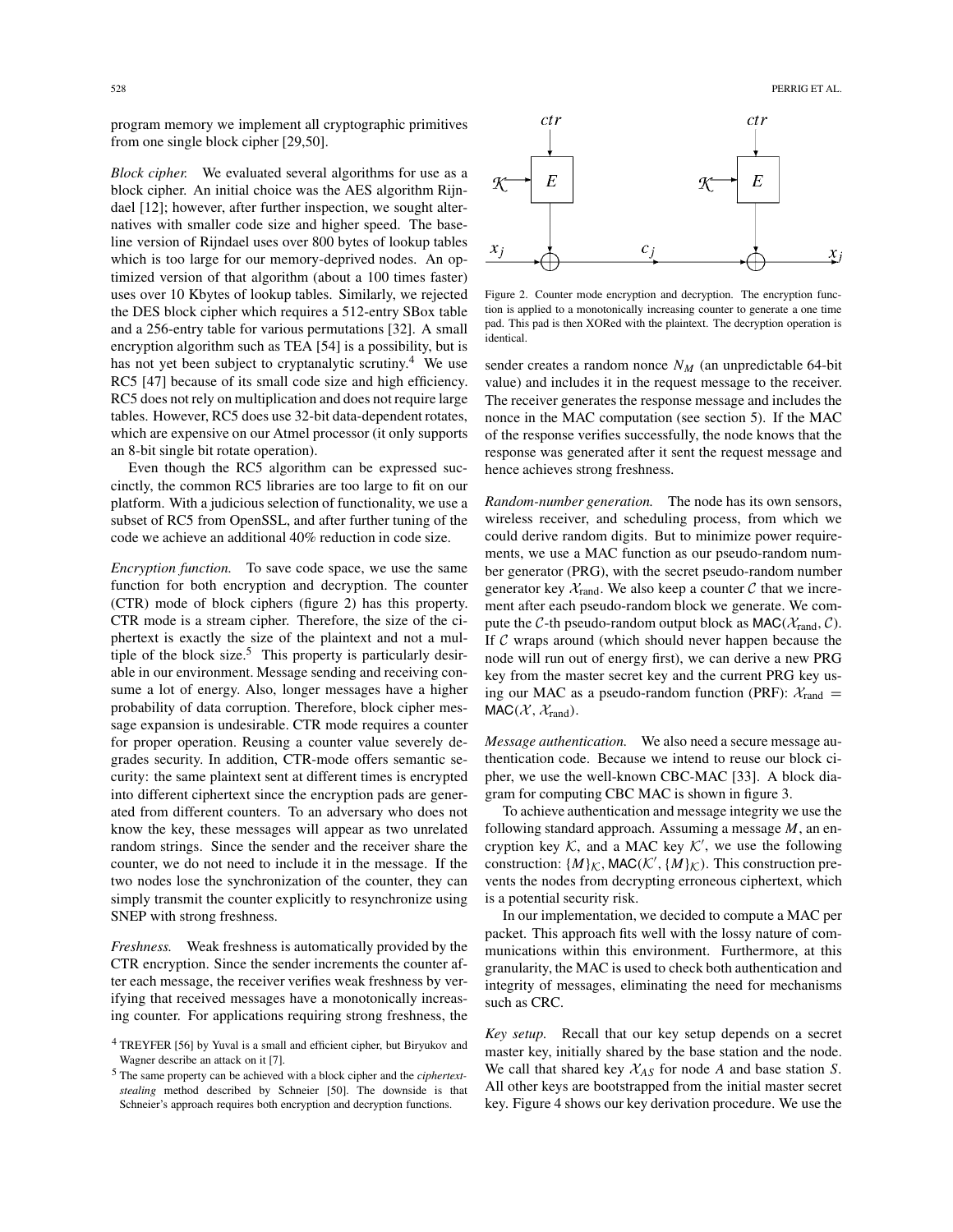

Figure 3. CBC MAC. The output of the last stage serves as the authentication code.

$$
X_{AS} = F_{X_{AS}}(1)
$$
\n
$$
X_{AS} = F_{X_{AS}}(2)
$$
\n
$$
K_{AS} = F_{X_{AS}}(3)
$$
\n
$$
K_{SA} = F_{X_{AS}}(3)
$$
\n
$$
K_{SA} = F_{X_{AS}}(4)
$$
\n
$$
K_{rand} = F_{X_{AS}}(5)
$$

Figure 4. Deriving internal keys from the master secret key.

pseudo-random function (PRF)  $F$  to derive the keys, which we implement as  $F_K(x) = \text{MAC}(K, x)$ . Again, this allows for more code reuse. Because of cryptographic properties of the MAC, it must also be a good pseudo-random function. All keys derived in this manner are computationally independent. Even if the attacker could break one of the keys, the knowledge of that key would not help it find the master secret or any other key. Additionally, if we detect that a key has been compromised, both parties can derive a new key without transmitting any confidential information.

### 7. Evaluation

We evaluate the implementation of our protocols by code size, RAM size, and processor and communication overhead.

Code size. Table 2 shows the code size of three implementations of crypto routines in TinyOS. The smallest version of the crypto routines occupies about 20% of the available code space. The difference between the fastest and the smallest implementation stems from two different implementations of the variable rotate function. The  $\mu$ TESLA protocol uses another 574 bytes. Together, the crypto library and the protocol implementation consume about 2 Kbytes of program memory, which is acceptable in most applications.

It is important to identify reusable routines to minimize call setup costs. For example, OpenSSL implements RC5 encryption as a function. On our sensor hardware, the code size of call setup and return outweigh the code size of the body of the RC5 function. We implement RC5 as a macro and only expose interfaces to the MAC and CTR-ENCRYPT functions.

Table 2 Code size breakdown (in bytes) for the security modules.

| Version  | Total size | MAC  | Encrypt | Key setup |
|----------|------------|------|---------|-----------|
| Smallest | 1580       | 580  | 402     | 598       |
| Fastest  | 1844       | 728  | 518     | 598       |
| Original | 2674       | 1210 | 802     | 686       |

| Table 3                                       |  |
|-----------------------------------------------|--|
| Performance of security primitives in TinyOS. |  |

| Operation          | Time in ms<br>Fast implementation | Time in ms<br>Small implementation |
|--------------------|-----------------------------------|------------------------------------|
| Encrypt (16 bytes) | 1.10                              | 1.69                               |
| MAC (16 bytes)     | 1.28                              | 1.63                               |
| Key setup          | 3.92                              | 3.92                               |

Performance. The performance of the cryptographic primitives is adequate for the bandwidth supported by the current generation of network sensors. Key setup is relatively expensive (4 ms). In contrast, the fast version of the code uses less than 2.5 ms to encrypt a 16 byte message and to compute the MAC (the smaller but slower version takes less than 3.5 ms). Let us compare these time figures against the speed of our network. Our radio operates at 10 kbps at the physical layer. If we assume that we communicate at this rate, we can perform a key setup, an encryption, and a MAC for every message we send out. 6

In our implementation,  $\mu$ TESLA discloses the key after two intervals ( $\delta = 2$ ). The stringent buffering requirements also dictate that we cannot drop more than one key disclosure beacon. We require a maximum of two key setup operations and two CTR encryptions to check the validity of a disclosed TESLA key. Additionally, we perform up to two key setup operations, two CTR encryptions, and up to four MAC operation to check the integrity of a TESLA message.<sup>7</sup> That gives an upper bound of 17.8 ms for checking the buffered messages. This amount of work is easily performed on our processor. In fact, the limiting factor on the bandwidth of authenticated broadcast traffic is the amount of buffering we can dedicate on individual sensor nodes. Table 4 shows the memory size required by the security modules. We configure the  $\mu$ TESLA protocol with four messages: the disclosure interval dictates a buffer space of three messages just for key disclosure, and we need an additional buffer to use this primitive in a more flexible way. Despite allocating minimal amounts of memory to  $\mu$ TESLA, the protocols we implement consume half of the available memory, and we cannot afford any more memory.

Energy costs. We examine the energy costs of security mechanisms. Most energy costs will come from extra transmissions required by the protocols.

- <sup>6</sup> The data rate available to the application is significantly smaller, due to physical layer encoding, forward error correction, media access protocols, and packet format overheads.
- $7$  Key setup operations are dependent on the minimal and maximal disclosure interval, but the number of MAC operations depends on the number of buffered messages.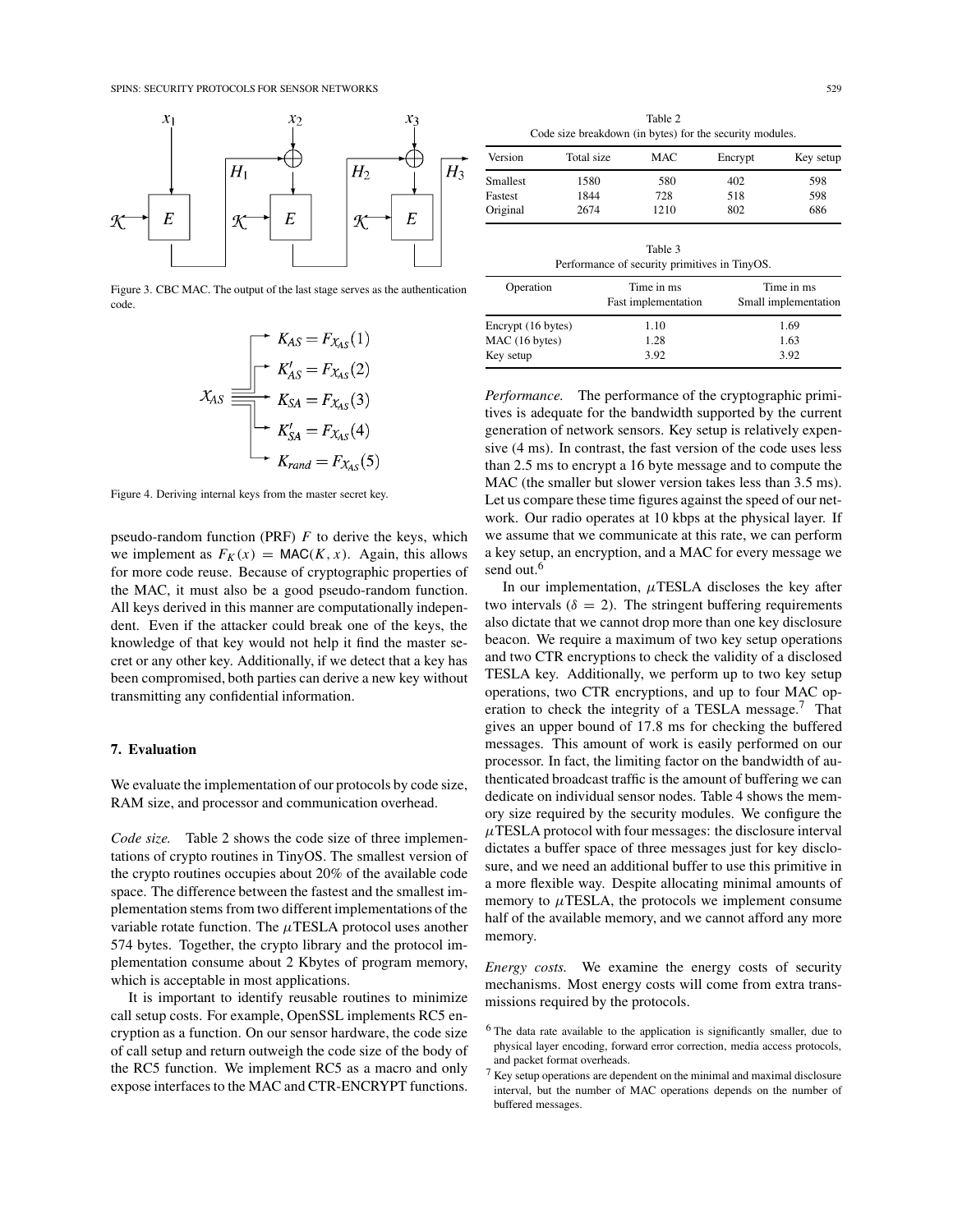| Table 4                                   |  |
|-------------------------------------------|--|
| RAM requirements of the security modules. |  |

| Module       | RAM size (bytes) |
|--------------|------------------|
| RC5          | 80               |
| <b>TESLA</b> | 120              |
| Encrypt/MAC  | 20               |

| Table 5                                          |
|--------------------------------------------------|
| Energy costs of adding security protocols to the |
| sensor network. Most of the overhead arises      |
| from the transmission of extra data rather than  |
| from any computational costs.                    |

| 71% | Data transmission                  |
|-----|------------------------------------|
| 20% | <b>MAC</b> transmission            |
| 7%  | Nonce transmission (for freshness) |
| 2%  | MAC and encryption computation     |

Table 5 lists the energy costs of computation and communication for the SNEP protocol. The energy costs are computed for 30 byte packets. The energy overhead for the transmission dominates energy overhead for computation. Since we use a stream cipher for encryption, the size of encrypted message is the same as the size of the plaintext. The MAC adds 8 bytes to a message. But, because the MAC gives us integrity guarantees, we do not need an extra 2 bytes of CRC, so the net overhead is only 6 bytes. The transmission of these 6 bytes requires 20% of the total energy for a 30 byte packet, as table 5 shows.

Messages broadcast using  $\mu$ TESLA have the same costs of authentication per message. Additionally,  $\mu$ TESLA requires a periodic key disclosure, but these messages are combined with routing updates. We can take two views regarding the costs of these messages. If we accept that the routing beacons are necessary, then  $\mu$ TESLA key disclosure is nearly free, because energy of transmitting or receiving dominate the computational costs of our protocols. On the other hand, one might claim that the routing beacons are not necessary and that it is possible to construct an ad hoc multihop network implicitly. In that case the overhead of key disclosure would be one message per time interval, regardless of the traffic pattern within the network. We believe that the benefits of authenticated routing justify the costs of explicit beacons.

Remaining security issues. Although this protocol suite addresses many security related problems, there remain many additional issues. First, we do not address the problem of information leakage through covert channels. Second, we do not deal completely with compromised sensors, we merely ensure that compromising a single sensor does not reveal the keys of all the sensors in the network. Third, we do not deal with denial-of-service (DoS) attacks in this work. Since we operate on a wireless network, an adversary can always perform a DoS attack by jamming the wireless channel with a strong signal. Finally, due to our hardware limitations, we cannot provide Diffie-Hellman style key agreement or use digital signatures to achieve non-repudiation. For the majority of sensor network applications, authentication is sufficient.

### 8. Applications

In this section we demonstrate how we can build secure protocols out of the SPINS secure building blocks. First, we build an authenticated routing application, and second, a two-party key agreement protocol.

# 8.1. Authenticated routing

Using the  $\mu$ TESLA protocol, we developed a lightweight, authenticated ad hoc routing protocol that builds an authenticated routing topology. Ad hoc routing has been an active area of research [11,20,25,26,38,40,41]. Marti et al. discuss a mechanism to protect an ad hoc network against misbehaving nodes that fail to forward packets correctly [28]. They describe two mechanisms: a watchdog to detect misbehaving neighboring nodes, and a pathrater to keep state about the goodness of other nodes. They propose running these mechanisms on each node. However, we are not aware of a routing protocol that uses authenticated routing messages. It is possible for a malicious user to take over the network by injecting erroneous, replaying old, or advertise incorrect routing information. The authenticated routing scheme we developed mitigates these problems.

The routing scheme within our prototype network assumes bidirectional communication channels, i.e. if node A hears node  $B$ , then node  $B$  hears node  $A$ . The route discovery depends on periodic broadcast of beacons. Every node, upon reception of a beacon packet, checks whether it has already received a beacon (which is a normal packet with a globally unique sender ID and current time at base station, protected by a MAC to ensure integrity and that the data is authentic) in the current epoch. $8$  If a node hears the beacon within the epoch, it does not take any further action. Otherwise, the node accepts the sender of the beacon as its parent to route towards the base station. Additionally, the node would repeat the beacon with the sender ID changed to itself. This route discovery resembles a distributed, breadth first search algorithm, and produces a routing topology (see [23] for details).

However, in the above algorithm, route discovery depends only on the receipt of route packet, not on its contents. It is easy for any node to claim to be a valid base station. In contrast, we note that the  $\mu$ TESLA key disclosure packets can easily function as routing beacons. We accept only the sources of authenticated beacons as valid parents. Reception of a  $\mu$ TESLA packet guarantees that that packet originated at the base station, and that it is fresh. For each time interval, we accept as the parent the first node sending a successfully authenticated packet. Combining  $\mu$ TESLA key disclosure with distribution of routing beacons allows us to combine transmission of the keys with network maintenance.

We have outlined a scheme leading to a lightweight authenticated routing protocol for sensor networks. Since each node accepts only the first authenticated packet as the one to use in routing, it is impossible for an attacker to reroute arbitrary links within the sensor network. Each node verifies the

<sup>8</sup> Epoch means the interval between routing updates.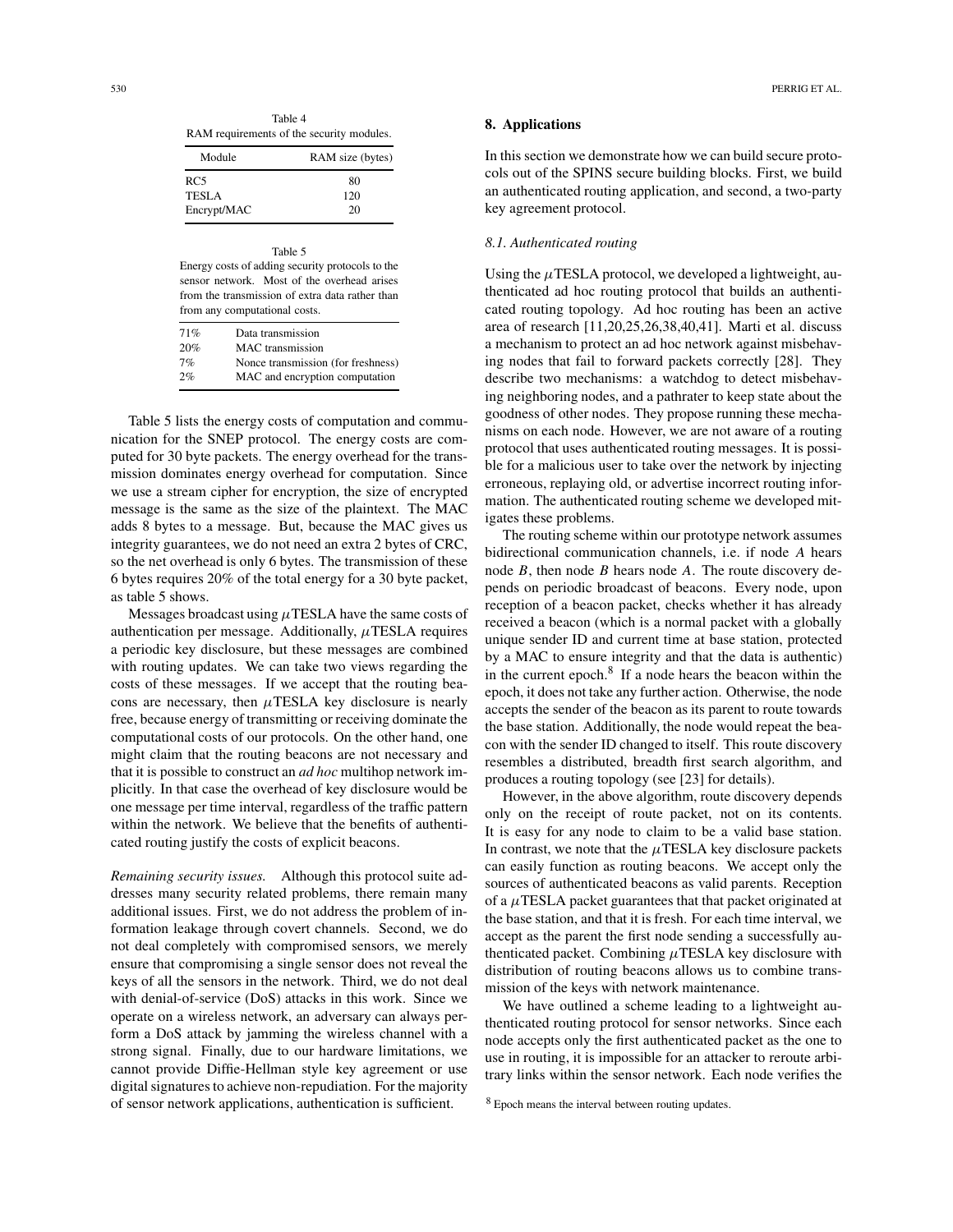behavior of the parent by implementing functionality similar to watchdogs described in [28].

The authenticated routing scheme above is just one way to build authenticated ad hoc routing protocol using  $\mu$ TESLA. In protocols where base stations are not involved in route construction,  $\mu$ TESLA can still be used for security. In these cases, the initiating node will temporarily act as base station and beacons authenticated route updates.<sup>9</sup>

### 8.2. Node-to-node key agreement

A convenient technology for bootstrapping secure connections is to use public key cryptography protocols for symmetric key setup [5,22]. Unfortunately, our resource constrained sensor nodes prevent us from using computationally expensive public key cryptography. We need to construct our protocols solely from symmetric key algorithms. We design a symmetric protocol that uses the base station as a trusted agent for key setup.

Assume that the node A wants to establish a shared secret session key  $\mathcal{SK}_{AB}$  with node B. Since A and B do not share any secrets, they need to use a trusted third party S, which is the base station in our case. In our trust setup, both A and B share a master secret key with the base station,  $\mathcal{X}_{AS}$  and  $X_{BS}$ , respectively. The following protocol achieves secure key agreement as well as strong key freshness:

$$
A \rightarrow B: \quad N_A, A,
$$
  
\n
$$
B \rightarrow S: \quad N_A, N_B, A, B, \text{MAC}(K'_{BS}, N_A|N_B|A|B),
$$
  
\n
$$
S \rightarrow A: \quad \{SK_{AB}\}_{K_{SA}}, \text{MAC}(K'_{SA}, N_A|B|\{\mathcal{SK}_{AB}\}_{K_{SA}}),
$$
  
\n
$$
S \rightarrow B: \quad \{SK_{AB}\}_{K_{SB}}, \text{MAC}(K'_{SB}, N_A|B|\{\mathcal{SK}_{AB}\}_{K_{SB}}).
$$

The protocol uses our SNEP protocol with strong freshness. The nonces  $N_A$  and  $N_B$  ensure strong key freshness to both  $A$  and  $B$ . The SNEP protocol ensures confidentiality (through encryption with the keys  $K_{AS}$  and  $K_{BS}$ ) of the established session key  $\mathcal{SK}_{AB}$ , as well as message authentication (through the MAC using keys  $K'_{AS}$  and  $K'_{BS}$ ), so we are sure that the key was really generated by the base station. Note that the MAC in the second protocol message helps defend the base station from denial-of-service attacks, and the base station only sends two messages to  $A$  and  $B$  if it received a legitimate request from one of the nodes.

A nice feature of the above protocol is that the base station performs most of the transmission work. Many other protocols involve a ticket that the server sends to one of the parties which forwards it to the other node, which requires more energy for the nodes to forward the message.

The Kerberos key agreement protocol achieves similar properties, but it does not provide strong key freshness [27,30]. If Kerberos used SNEP with strong freshness, then Kerberos would have greater security.

### 9. Related work

Tatebayashi et al. consider key distribution for resourcestarved devices in a mobile environment [52]. Park et al. [37] point out weaknesses and improvements. Beller and Yacobi further develop key agreement and authentication protocols [4]. Boyd and Mathuria survey the previous work on key distribution and authentication for resource-starved devices in mobile environments [8]. The majority of these approaches rely on asymmetric cryptography. Bergstrom et al. consider the problem of secure remote control of resource-starved devices in a home [6].

Fox and Gribble present a security protocol providing secure access to application level proxy services [16]. Their protocol is designed to interact with a proxy to Kerberos and to facilitate porting services relying on Kerberos to wireless devices.

The work of Patel and Crowcroft focuses on security solutions for mobile user devices [39]. Unfortunately, their work uses asymmetric cryptography and is, hence, too expensive for the environments we envision.

The work of Czerwinski et al. also relies on asymmetric cryptography for authentication [10].

Stajano and Anderson discuss the issues of bootstrapping security devices [51]. Their solution requires physical contact of the new device with a master device to imprint the trusted and secret information.

Zhou and Haas propose to secure ad hoc networks using asymmetric cryptography [57]. Recently, Basagni et al. proposed to use a network-wide symmetric key to secure an ad hoc routing protocol [2]. While this approach is efficient, it does not resist compromise of a single node.

Carman et al. analyze a wide variety of approaches for key agreement and key distribution in sensor networks [9]. They analyze the overhead of these protocols on a variety of hardware platforms.

Marti et al. discuss a mechanism to protect an ad hoc network against misbehaving nodes that fail to forward packets correctly [28]. They propose that each node runs a watchdog (to detect misbehaving neighboring nodes) and a pathrater (to keep state about the goodness of other nodes); their solution, however, is better suited for traditional networks, with emphasis on reliable point-to-point communication, than to sensor networks.

Hubaux et al. present a system for ad hoc peer-to-peer authentication based on public key certificates [24]. They consider an ad hoc network with nodes powerful enough for performing asymmetric cryptographic operations.

A number of researchers investigate the problem to provide cryptographic services in low-end devices. We first discuss the hardware efforts, followed by the algorithmic work on cryptography. Several systems integrate cryptographic primitives with low cost microcontrollers. Examples of such systems are secure AVR controllers [1], the Fortezza government standard [15], the Dallas iButton [13], and the Dyad system [55]. These systems support primitives for cryptography, and attempt to zeroize their memory if tampering is de-

<sup>&</sup>lt;sup>9</sup> The node needs significantly more memory resources than our current sensor nodes to store the key chain.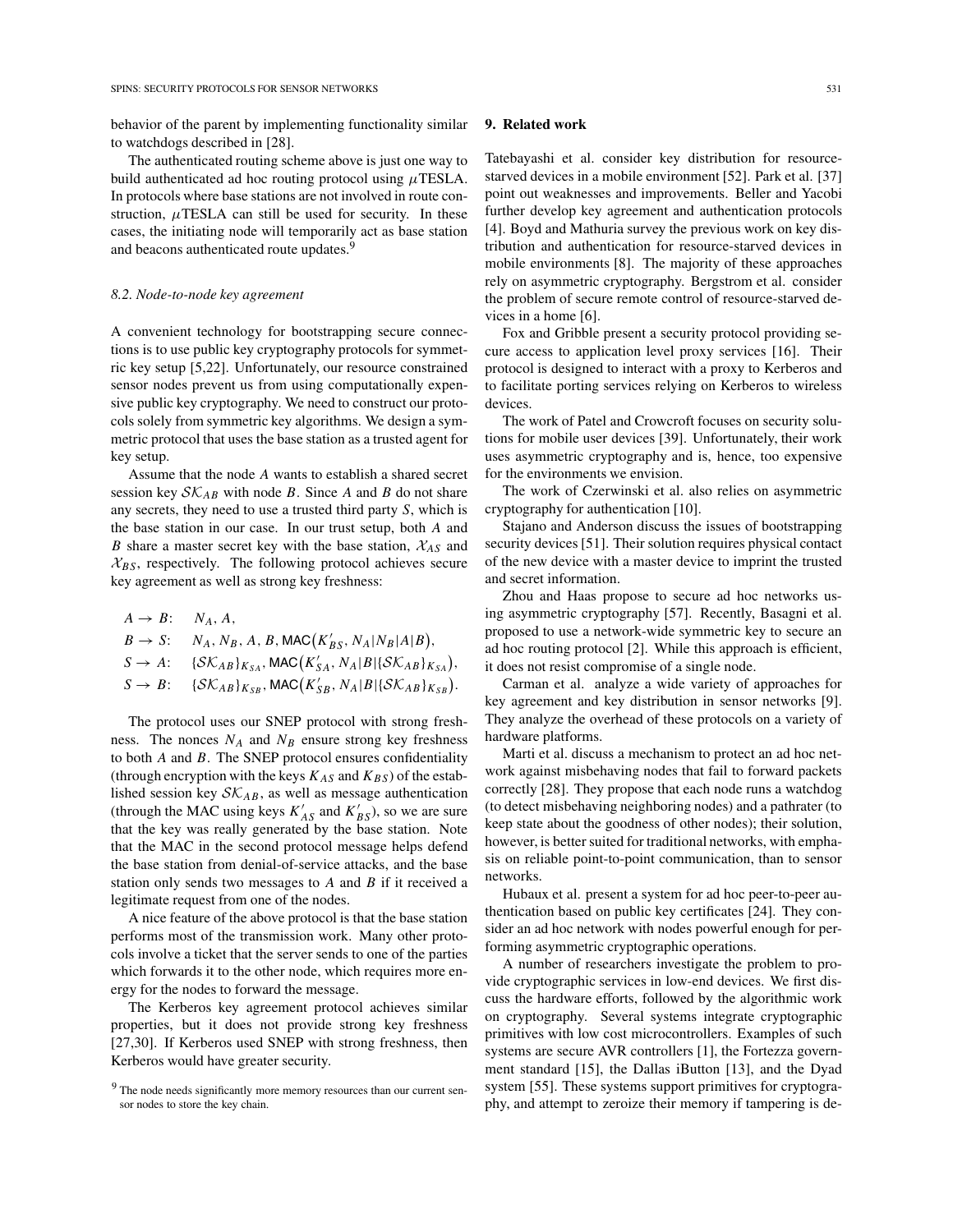tected (as per the FIPS 140 standard [34,35]). However, these devices were designed for different applications, and are not meant as low-power devices.

Modadugu et al. describe an asymmetric crypto system for low-end devices, which offloads the heavy computation for finding an RSA key pair to untrusted servers [31].

Symmetric encryption algorithms seem to be inherently well suited to low-end devices, because they have relatively low overhead. In practice, however, many low-end microprocessors are only 4-bit or 8-bit, and do not provide (efficient) multiplication or variable rotate/shift instructions. Hence many symmetric ciphers are too expensive to implement on our target platform. The Advanced Encryption Standard (AES) [36] Rijndael block cipher [12] is too expensive for our platform. Depending on the implementation, AES was either too big or too slow for our application. Due to our severe limitation on our maximum code size, we chose to use RC5 by Ron Rivest [47]. Algorithms such as TEA by Wheeler and Needham [54] or TREYFER by Yuval [56] would be smaller alternatives, but those other ciphers have not yet been thoroughly analyzed.

### 10. Conclusion

We designed and built a security subsystem for an extremely limited sensor network platform. We have identified and implemented useful security protocols for sensor networks: authenticated and confidential communication, and authenticated broadcast. We have implemented applicationsincluding an authenticated routing scheme and a secure node-to-node key agreement protocol.

Most of our design is universal and applicable to other networks of low-end devices. Our primitives only depend on fast symmetric cryptography, and apply to a wide variety of device configurations. On our limited platform energy spent for security is negligible compared with to energy spent on sending or receiving messages. It is possible to encrypt and authenticate all sensor readings.

The communication costs are also small. Data authentication, freshness, and confidentiality properties use up a net 6 bytes out of 30 byte packets. So, it is feasible to guarantee these properties on a per packet basis. It is difficult to improve on this scheme, as transmitting a MAC is fundamental to guaranteeing data authentication.

Certain elements of the design were influenced by the available experimental platform. If we had a more powerful platform, we could have used block ciphers other than RC5. The emphasis on code reuse is another property forced by our platform. A more powerful device would allow more modes of authentication. In particular, memory restrictions on buffering limit the effective bandwidth of authenticated broadcast.

Despite the shortcomings of our target platform, we built a system that is secure and works. With our techniques, we believe security systems can become an integral part of practical sensor networks.

### Acknowledgements

We gratefully acknowledge funding support for this research. This research was sponsored in part by the United States Postal Service (contract USPS 102592-01-Z-0236), by the United States Defense Advanced Research Projects Agency (contracts DABT63-98-C-0038, "Ninja", N66001- 99-2-8913, "Endeavour", and F33615-01-C-1895, "NEST"), by the United States National Science Foundation (grants FD99-79852 and RI EIA-9802069) and from gifts and grants from the California MICRO program, Intel Corporation, IBM, Sun Microsystems, and Philips Electronics. DARPA Contract N66001-99-2-8913 is under the supervision of the Space and Naval Warfare Systems Center, San Diego. This paper represents the opinions of the authors and do not necessarily represent the opinions or policies, either expressed or implied, of the United States government, of DARPA, NSF, USPS, or any other of its agencies, or any of the other funding sponsors.

We thank Jean-Pierre Hubaux, Dawn Song and David Wagner for helpful discussions and comments. An earlier version of this work appeared as [44].

# References

- [1] Atmel, Secure Microcontrollers for SmartCards, http://www. atmel.com/atmel/acrobat/1065s.pdf
- [2] S. Basagni, K. Herrin, E. Rosti and D. Bruschi, Secure Pebblenets, in: ACM International Symposium on Mobile Ad Hoc Networking and Computing (MobiHoc 2001) (2001) pp. 156–163.
- [3] M. Bellare, A. Desai, E. Jokipii and P. Rogaway, A concrete security treatment of symmetric encryption: Analysis of the DES modes of operation, in: Symposium on Foundations of Computer Science (FOCS) (1997).
- [4] M. Beller and Y. Yacobi, Fully-fledged two-way public key authentication and key agreement for low-cost terminals, Electronics Letters 29(11) (1993) 999–1001.
- [5] S. Bellovin and M. Merrit, Augmented encrypted key exchange: a password-based protocol secure against dictionary attacks and password file compromise, in: ACM Conference on Computer and Communications Security CCS-1 (1993) pp. 244–250.
- [6] P. Bergstrom, K. Driscoll and J. Kimball, Making home automation communications secure, IEEE Computer 34(10) (2001) 50–56.
- [7] A. Biryukov and D. Wagner, Slide attacks, in: International Workshop on Fast Software Encryption (1999).
- [8] C. Boyd and A. Mathuria, Key establishment protocols for secure mobile communications: A selective survey, in: Australasian Conference on Information Security and Privacy (1998) pp. 344–355.
- [9] D.W. Carman, P.S. Kruus and B.J. Matt, Constraints and approaches for distributed sensor network security, NAI Labs Technical Report No. 00- 010 (2002).
- [10] S.E. Czerwinski, B.Y. Zhao, T.D. Hodes, A.D. Joseph and R.H. Katz, An architecture for a secure service discovery service, in: ACM International Conference on Mobile Computing and Networking (Mobi-Com'99) (1999) pp. 24–35.
- [11] D. Johnson, D.A. Maltz and J. Broch, The dynamic source routing protocol for mobile ad hoc networks, Internet draft, Mobile Ad-Hoc Network (MANET) Working Group, IETF (1999).
- [12] J. Daemen and V. Rijmen, AES proposal: Rijndael (1999).
- [13] Dallas, iButton: A Java-powered cryptographic iButton, http:// www.ibutton.com/ibuttons/java.html
- [14] W. Diffie and M.E. Hellman, Privacy and authentication: An introduction to cryptography, Proceedings of the IEEE 67(3) (1979) 397–427.
- [15] Fortezza, Fortezza: Application implementers guide (1995).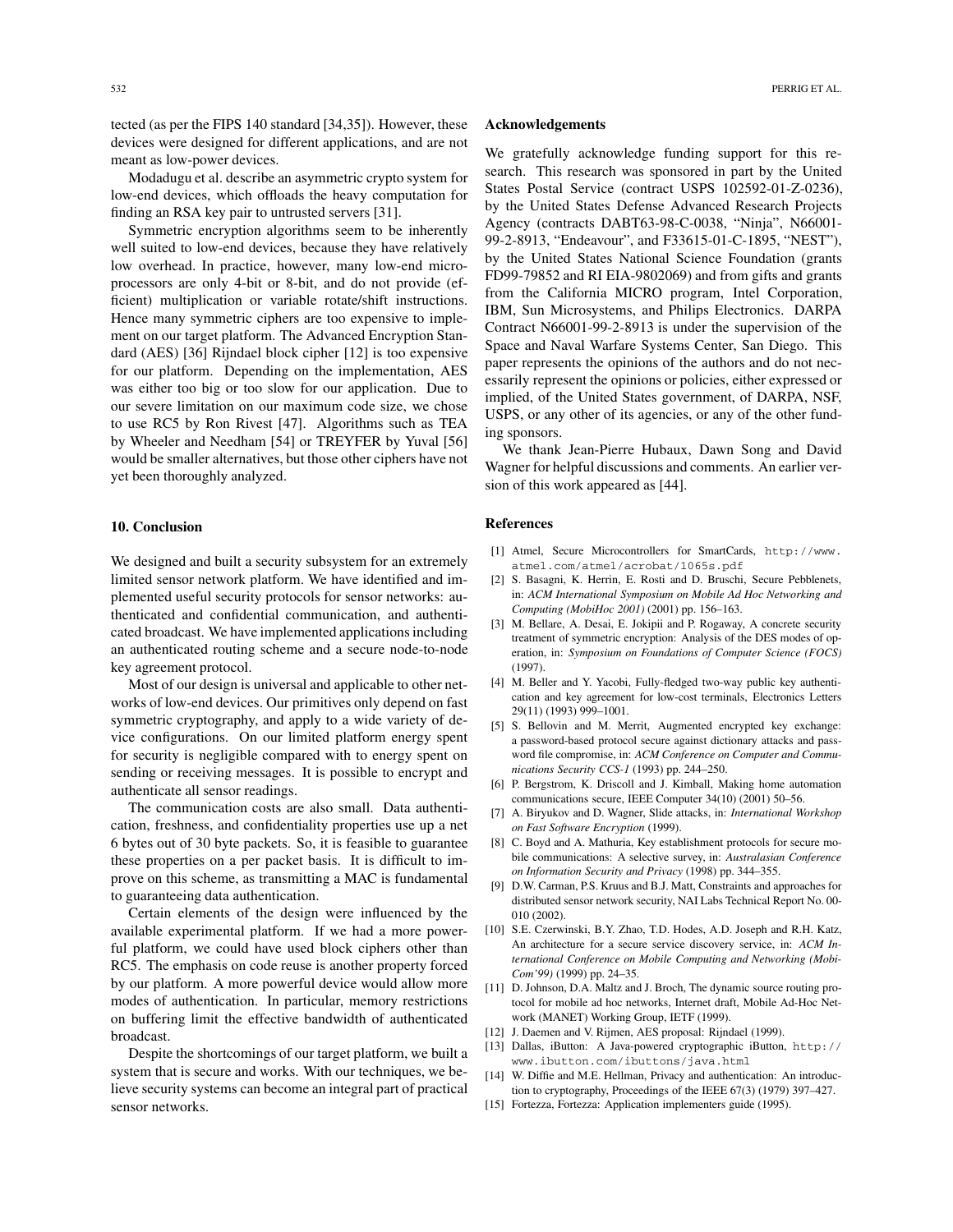- [16] A. Fox and S.D. Gribble, Security on the move: Indirect authentication using Kerberos, in: International Conference on Mobile Computing and Networking (MobiCom'96) (1996) pp. 155–164.
- [17] R. Gennaro and P. Rohatgi, How to sign digital streams, in: Advances in Cryptology – Crypto'97, Lecture Notes in Computer Science, Vol. 1294 (1997) pp. 180–197.
- [18] O. Goldreich, S. Goldwasser and S. Micali, How to construct random functions, Journal of the ACM 33(4) (1986) 792–807.
- [19] S. Goldwasser and S. Micali, Probabilistic encryption, Journal of Computer Security 28 (1984) 270–299.
- [20] Z. Haas and M. Perlman, The Zone Routing Protocol (ZRP) for ad hoc networks, Internet draft, Mobile Ad-Hoc Network (MANET) Working Group, IETF (1998).
- [21] N.M. Haller, The S/KEY one-time password system, in: Symposium on Network and Distributed Systems Security (1994).
- [22] D. Harkins and D. Carrel, The Internet key exchange (IKE), RFC 2409, Information Sciences Institute, University of Southern California (1998).
- [23] J. Hill, R. Szewczyk, A. Woo, S. Hollar, D. Culler and K. Pister, System architecture directions for networked sensors, in: International Conference on Architectural Support for Programming Languages and Operating Systems.
- [24] J.-P. Hubaux, L. Buttyán and S. Čapkun, The quest for security in mobile ad hoc networks, in: ACM Symposium on Mobile Ad Hoc Networking and Computing (2001).
- [25] D.B. Johnson and D.A. Maltz, Dynamic source routing in ad hoc wireless networks, in: Mobile Computing (Kluwer Academic, 1996) chapter 5, pp. 153–181.
- [26] Y.-B. Ko and N. Vaidya, Location-Aided Routing (LAR) in mobile ad hoc networks, in: International Conference on Mobile Computing and Networking (MobiCom'98) (1998).
- [27] J. Kohl and C. Neuman, The Kerberos network authentication service (V5), RFC 1510 (1993).
- [28] S. Marti, T. Giuli, K. Lai and M. Baker, Mitigating routing misbehaviour in mobile ad hoc networks, in: International Conference on Mobile Computing and Networking (MobiCom 2000) (2000) pp. 255–265.
- [29] A.J. Menezes, P.C. van Oorschot and S.A. Vanstone, Handbook of Applied Cryptography (CRC Press, 1997).
- [30] S.P. Miller, C. Neuman, J.I. Schiller and J.H. Saltzer, Kerberos authentication and authorization system, Project Athena Technical Plan (1987).
- [31] N. Modadugu, D. Boneh and M. Kim, Generating RSA keys on a handheld using an untrusted server, RSA 2000 (2000).
- [32] National Bureau of Standards (NBS), Specification for the data encryption standard, Federal Information Processing Standards (FIPS) Publication 46 (1977).
- [33] National Institute of Standards and Technology (NIST), DES model of operation, Federal Information Processing Standards Publication 81 (FIPS PUB 81) (1981).
- [34] National Institute of Standards and Technology (NIST), Security requirements for cryptographic modules, Federal Information Processing Standards (FIPS) Publication 140-1 (1994).
- [35] National Institute of Standards and Technology (NIST), Security requirements for cryptographic modules, Federal Information Processing Standards (FIPS) Publication 140-2 (1999).
- [36] National Institute of Standards and Technology (NIST), Advanced encryption standard (AES) development effort (2000) http:// csrc.nist.gov/encryption/aes/
- [37] C. Park, K. Kurosawa, T. Okamoto and S. Tsujii, On key distribution and authentication in mobile radio networks, in: Advances in Cryptology – EuroCrypt'93, Lecture Notes in Computer Science, Vol. 765 (1993) pp. 461–465.
- [38] V. Park and M. Corson, A highly adaptable distributed routing algorithm for mobile wireless networks, in: IEEE INFOCOMM'97 (1997).
- [39] B. Patel and J. Crowcroft, Ticket based service access for the mobile user, in: International Conference on Mobile Computing and Networking (MobiCom'97) (1997) pp. 223–233.
- [40] C. Perkins and P. Bhagwat, Highly dynamic destination-sequenced distance-vector routing (DSDV) for mobile computers, in: ACM SIG-

COMM Symposium on Communication, Architectures and Applications (1994).

- [41] C. Perkins and E. Royer, Ad hoc on-demand distance vector routing, in: IEEE WMCSA'99 (1999).
- [42] A. Perrig, R. Canetti, D. Song and J.D. Tygar, Efficient and secure source authentication for multicast, in: Network and Distributed System Security Symposium, NDSS'01 (2001).
- [43] A. Perrig, R. Canetti, J. Tygar and D. Song, Efficient authentication and signing of multicast streams over lossy channels, in: IEEE Symposium on Security and Privacy (2000).
- [44] A. Perrig, R. Szewczyk, V. Wen, D. Culler and J.D. Tygar, SPINS: Security protocols for sensor networks, in: International Conference on Mobile Computing and Networking (MobiCom 2001), Rome, Italy (2001).
- [45] K.S.J. Pister, J.M. Kahn and B.E. Boser, Smart dust: Wireless networks of millimeter-scale sensor nodes (1999).
- [46] R. Rivest, The MD5 message-digest algorithm. RFC 1321, Internet Engineering Task Force (1992).
- [47] R.L. Rivest, The RC5 encryption algorithm, in: Workshop on Fast Software Encryption (1995) pp. 86–96.
- [48] R.L. Rivest, A. Shamir and L.M. Adleman, A method for obtaining digital signatures and public-key cryptosystems, Communications of the ACM 21(2) (1978) 120–126.
- [49] P. Rohatgi, A compact and fast hybrid signature scheme for multicast packet authentication, in: ACM Conference on Computer and Communications Security (1999).
- [50] B. Schneier, Applied Cryptography, 2nd ed. (Wiley, 1996).
- [51] F. Stajano and R. Anderson, The resurrecting duckling: Security issues for ad-hoc wireless networks, in: International Workshop on Security Protocols (1999).
- [52] M. Tatebayashi, N. Matsuzaki and D.B.J. Newman, Key distribution protocol for digital mobile communication systems, in: Advances in Cryptology – Crypto'89, Lecture Notes in Computer Science, Vol. 435 (1989) pp. 324–334.
- [53] D. Tennenhouse, Embedding the Internet: Proactive computing, Communications of the ACM 43(5) (2000) 43.
- [54] D. Wheeler and R. Needham, TEA, a Tiny Encryption Algorithm (1994) http://www.ftp.cl.cam.ac.uk/ftp/papers/ djw-rmn/djw-rmn-tea.html
- [55] B. Yee and J.D. Tygar, Secure coprocessors in electronic commerce applications, in: USENIX Workshop on Electronic Commerce, New York (1995).
- [56] G. Yuval, Reinventing the Travois: Encryption/MAC in 30 ROM bytes, in: Workshop on Fast Software Encryption (1997).
- [57] L. Zhou and Z. Haas, Securing ad hoc networks, IEEE Network Magazine 13(6) (1999).

Adrian Perrig received his Bachelors degree in computer science from the Swiss Federal Institute of Technology in Lausanne (EPFL) in 1997. He is now a graduate student at Carnegie Mellon University, and is currently completing his degree with his advisor Doug Tygar at the University of California, Berkeley. His research interests include cryptography, and designing security protocols for wireless and broadcast networks. E-mail: perrig@cs.berkeley.edu

Robert Szewczyk received the B.S. magna cum laude from Cornell University in 1997. He is currently pursuing a Ph.D. at University of California, Berkeley, under the supervision of David Culler. His research interests include sensor networks and their applications. E-mail: szewczyk@cs.berkeley.edu

J.D. Tygar is a Professor of Computer Science and Information Management at the University of California, Berkeley. He has worked widely in the fields of computer security and electronic commerce. He has received numerous awards and was selected as an NSF Presidential Young Investigator. He has designed and built systems for electronic commerce, mobile security, tamperresistant systems, and electronic postage. He has co-written two books. E-mail: tygar@cs.berkeley.edu